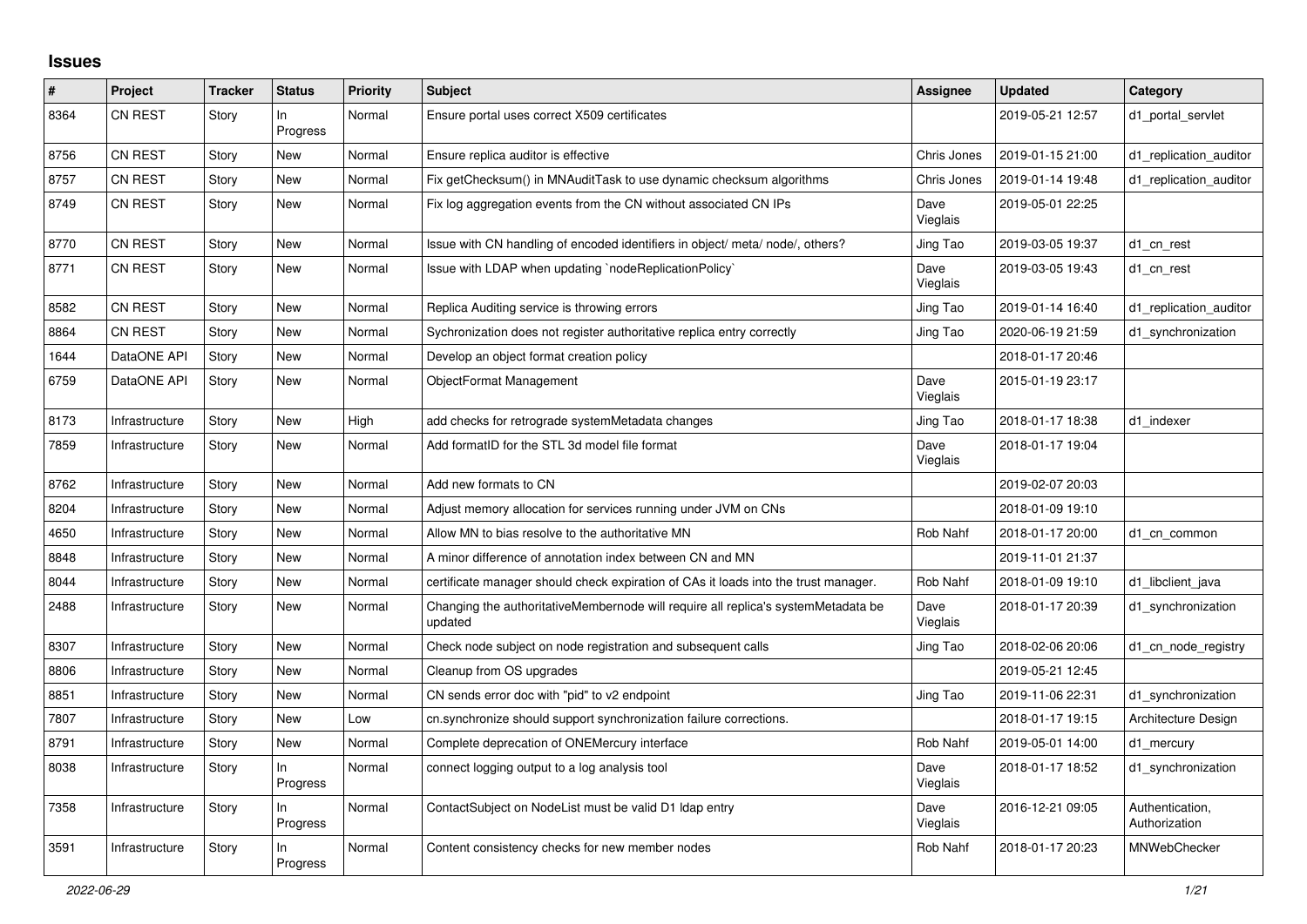| #    | Project        | <b>Tracker</b> | <b>Status</b>   | <b>Priority</b> | <b>Subject</b>                                                                                                           | <b>Assignee</b>  | <b>Updated</b>   | Category                         |
|------|----------------|----------------|-----------------|-----------------|--------------------------------------------------------------------------------------------------------------------------|------------------|------------------|----------------------------------|
| 6513 | Infrastructure | Story          | New             | Normal          | Create a Local Cache of all Membernode log records on the single master CN                                               | Dave<br>Vieglais | 2018-01-17 19:49 | d1_log_aggregation               |
| 725  | Infrastructure | Story          | In<br>Progress  | Normal          | Create Authentication and Access control design specifications                                                           | Dave<br>Vieglais | 2018-01-17 20:52 | Documentation                    |
| 8857 | Infrastructure | Story          | New             | Normal          | D1Client.getCN() always get the production cn on the CN Tomcat context                                                   | Jing Tao         | 2019-12-13 00:34 | dataone-cn-rest-servic<br>e      |
| 7713 | Infrastructure | Story          | New             | Normal          | d1DebConfig.xml should be versioned in dataone-cn-os-core                                                                | Rob Nahf         | 2018-01-17 19:24 | d1 cn buildout                   |
| 8022 | Infrastructure | Story          | New             | Normal          | d1_log_aggregation has different version of Hazelcast than the rest of CN stack.<br>Hazelcast version very out of date.  | Rob Nahf         | 2018-01-09 19:10 | d1_log_aggregation               |
| 7650 | Infrastructure | Story          | New             | Normal          | DAO for SystemMetadata changes the SystemMetadata.replicationPolicy                                                      | Rob Nahf         | 2018-01-17 19:31 | d1_cn_common                     |
| 4188 | Infrastructure | Story          | In<br>Progress  | Normal          | dataone Exception definition and implementation requires clarification                                                   | Dave<br>Vieglais | 2018-01-17 20:05 | d1 schemas                       |
| 8736 | Infrastructure | Story          | New             | Normal          | Decouple the index generator to the hazelcast system metadata map                                                        |                  | 2019-01-22 19:27 | d1_indexer                       |
| 8862 | Infrastructure | Story          | New             | Normal          | Deploy a new dataone-cn-rest release                                                                                     | Jing Tao         | 2020-04-23 16:24 |                                  |
| 5141 | Infrastructure | Story          | ln.<br>Progress | Normal          | Describe the mn.updateSystemMetadata behavior in use case document                                                       | Dave<br>Vieglais | 2018-01-17 19:58 | Documentation                    |
| 2944 | Infrastructure | Story          | New             | Normal          | Design and implement a MN kill switch mechanism                                                                          | Dave<br>Vieglais | 2018-01-17 20:30 | <b>Support Operations</b>        |
| 7668 | Infrastructure | Story          | New             | Normal          | Determine how indexing of data packages should work                                                                      | Jing Tao         | 2018-01-17 19:28 | d1_indexer                       |
| 8084 | Infrastructure | Story          | New             | Normal          | determine the backup strategy for rabbitMQ                                                                               | Rob Nahf         | 2018-01-17 18:46 | d1 indexer                       |
| 8081 | Infrastructure | Story          | ln.<br>Progress | Normal          | develop federated broker configuration for indexing                                                                      | Rob Nahf         | 2018-01-17 18:46 | d1 indexer                       |
| 7559 | Infrastructure | Story          | New             | Normal          | Develop plan for securing application passwords in the CN stack                                                          | Dave<br>Vieglais | 2018-01-17 19:34 | Architecture Design              |
| 8061 | Infrastructure | Story          | New             | Normal          | develop queue-based processing system for the CN                                                                         | Rob Nahf         | 2018-01-17 19:00 | Architecture Design              |
| 8109 | Infrastructure | Story          | New             | Normal          | Does authentication token need to include group information?                                                             | Dave<br>Vieglais | 2018-01-17 18:45 | Authentication,<br>Authorization |
| 8367 | Infrastructure | Story          | New             | Normal          | Duplicate jenkins jobs from UNM to UCSB                                                                                  | Dave<br>Vieglais | 2019-01-22 19:25 | <b>Support Operations</b>        |
| 8849 | Infrastructure | Story          | New             | Normal          | During sync, the CN does not detect error returned from getChecksum()                                                    | Jing Tao         | 2019-11-06 22:07 |                                  |
| 4278 | Infrastructure | Story          | New             | Normal          | EML indexing - handle multiple temporalCoverage and spatialCoverage elements                                             | Jing Tao         | 2018-01-17 20:04 | d1 indexer                       |
| 8167 | Infrastructure | Story          | New             | Normal          | Enable postgres replication between Coordinating Nodes                                                                   | Monica Ihli      | 2018-01-09 19:10 | dataone-cn-os-core               |
| 8155 | Infrastructure | Story          | In<br>Progress  | Normal          | Ensure GMN fully supports the Package API                                                                                | Roger Dahl       | 2018-01-17 18:43 | d1 mn GMN                        |
| 8869 | Infrastructure | Story          | New             | Normal          | Equivalent identities show owning different amount of packages.                                                          | Jing Tao         | 2020-09-24 22:34 | d1_indexer                       |
| 4091 | Infrastructure | Story          | New             | Normal          | <b>ESRI GeoPortal MN stack</b>                                                                                           |                  | 2013-10-15 13:36 |                                  |
| 8227 | Infrastructure | Story          | In<br>Progress  | Normal          | ExceptionHandler regurgitates long html pages into the wrapping ServiceFailure<br>message, which goes into CN log files. | Rob Nahf         | 2018-01-09 19:10 | d1_common_java                   |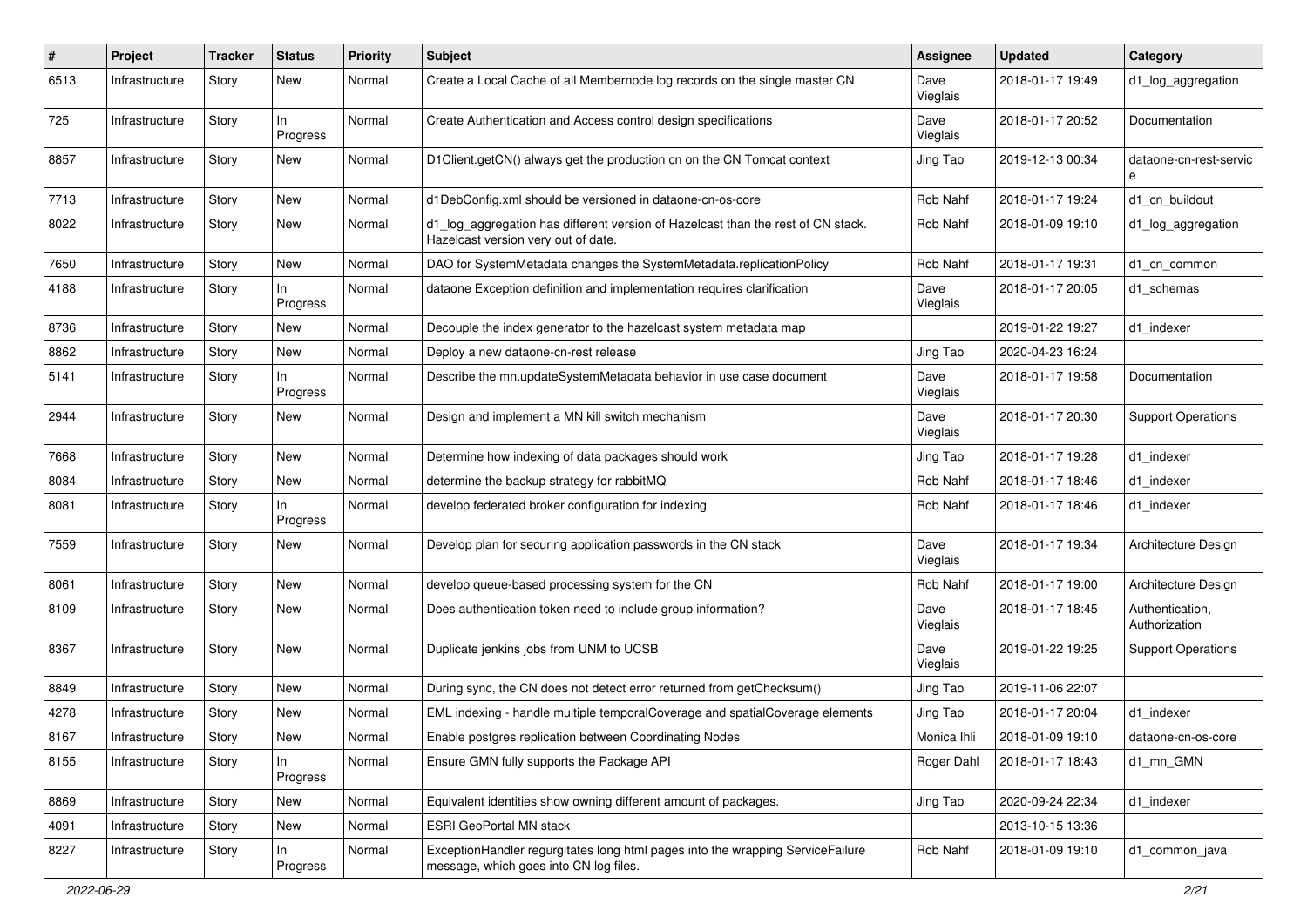| $\#$ | Project        | <b>Tracker</b> | <b>Status</b>   | <b>Priority</b> | <b>Subject</b>                                                                                                           | Assignee         | <b>Updated</b>   | Category                  |
|------|----------------|----------------|-----------------|-----------------|--------------------------------------------------------------------------------------------------------------------------|------------------|------------------|---------------------------|
| 8779 | Infrastructure | Story          | New             | Normal          | ForesiteResourceMap performance issue                                                                                    | Rob Nahf         | 2019-03-25 18:48 | d1_indexer                |
| 8734 | Infrastructure | Story          | New             | Normal          | Hazelcast shutdown tied to out of memory exception!                                                                      | Rob Nahf         | 2018-10-18 16:55 | Metacat                   |
| 7716 | Infrastructure | Story          | ln.<br>Progress | Normal          | How to facilitate resubmission of sync Failures?                                                                         | Dave<br>Vieglais | 2018-01-17 19:22 | d1_synchronization        |
| 8738 | Infrastructure | Story          | ln.<br>Progress | Normal          | HZEventFilter performance decline with increased task queue                                                              | Rob Nahf         | 2018-10-30 04:10 | d1 indexer                |
| 8082 | Infrastructure | Story          | New             | Normal          | implement SolrCloudClient to replace HttpService to allow concurrent updates of the<br>solr index from differen machines | Rob Nahf         | 2018-01-09 19:10 | d1_indexer                |
| 4463 | Infrastructure | Story          | In<br>Progress  | Normal          | Incorporate Node Replication Policy into replication processing                                                          | Rob Nahf         | 2018-01-17 20:03 | d1_replication            |
| 8537 | Infrastructure | Story          | New             | Normal          | indexer doesn't populate SID-defined relationships unless new resourceMap is<br>submitted                                | Rob Nahf         | 2018-04-09 22:51 | d1_indexer                |
| 8363 | Infrastructure | Story          | New             | Normal          | indexer shutdown generates index tasks                                                                                   | Rob Nahf         | 2018-09-24 15:25 | d1_indexer                |
| 8702 | Infrastructure | Story          | <b>New</b>      | Normal          | Indexing Refactor Strategy                                                                                               | Rob Nahf         | 2018-09-24 18:05 | d1_indexer                |
| 8758 | Infrastructure | Story          | New             | Normal          | Index replicationStatus field                                                                                            | Jing Tao         | 2019-01-14 18:00 | d1 indexer                |
| 3656 | Infrastructure | Story          | New             | Normal          | integration testing: what are acceptable pids for update?                                                                | Roger Dahl       | 2018-01-17 20:22 |                           |
| 8540 | Infrastructure | Story          | New             | Normal          | interesting 15 minute Hazelcast timeout in IndexProcessor                                                                | Rob Nahf         | 2018-04-12 04:32 | d1_indexer                |
| 8172 | Infrastructure | Story          | ln.<br>Progress | Normal          | investigate atomic updates for some solr updates                                                                         | Rob Nahf         | 2018-01-17 18:39 | d1_indexer                |
| 8602 | Infrastructure | Story          | New             | Normal          | Log aggregation and augmentation process mid 2018 updates                                                                | Dave<br>Vieglais | 2018-06-07 20:49 | d1_log_aggregation        |
| 8853 | Infrastructure | Story          | New             | Normal          | Make cn.resolve smarter                                                                                                  |                  | 2019-11-15 16:50 |                           |
| 8470 | Infrastructure | Story          | New             | Normal          | Make the spring context of the d1 index processor daemon more configurable                                               | Jing Tao         | 2018-03-22 16:53 | d1 indexer                |
| 7605 | Infrastructure | Story          | New             | Normal          | MemberNodes not authorizing CN to harvest log records                                                                    | Dave<br>Vieglais | 2018-01-17 19:33 | Environment.Productio     |
| 6395 | Infrastructure | Story          | In.<br>Progress | Normal          | Menber Node testers are stuck when the MNWebTester hangs / crashes                                                       | Rob Nahf         | 2018-01-17 19:51 | MNWebChecker              |
| 8837 | Infrastructure | Story          | New             | Normal          | Merge the changes from metacat's feature-project-indexing branch to<br>d1 cn index processor                             | Jing Tao         | 2019-08-16 17:18 | d1_indexer                |
| 8097 | Infrastructure | Story          | New             | Normal          | Metacat (storage) and d1-synchronize both have the code to compute the checksum                                          | Jing Tao         | 2018-01-09 19:10 | d1_synchronization        |
| 7920 | Infrastructure | Story          | ln.<br>Progress | Normal          | migrate apache2 authorization rules from 2.2 conforming to 2.4                                                           | Dave<br>Vieglais | 2018-01-17 18:59 | d1 cn buildout            |
| 7832 | Infrastructure | Story          | In<br>Progress  | Normal          | migrate from JibX to JAXB for XML binding / codegen                                                                      | Rob Nahf         | 2018-01-17 19:06 | d1_common_java            |
| 8366 | Infrastructure | Story          | <b>New</b>      | Normal          | Migrate jenkins continuous integration from UNM to UCSB                                                                  | Dave<br>Vieglais | 2019-01-22 19:26 | <b>Support Operations</b> |
| 7810 | Infrastructure | Story          | New             | Normal          | Need to avoid buffer overflow condition during HTTP client TLS renegotiation                                             | Rob Nahf         | 2018-01-17 19:09 |                           |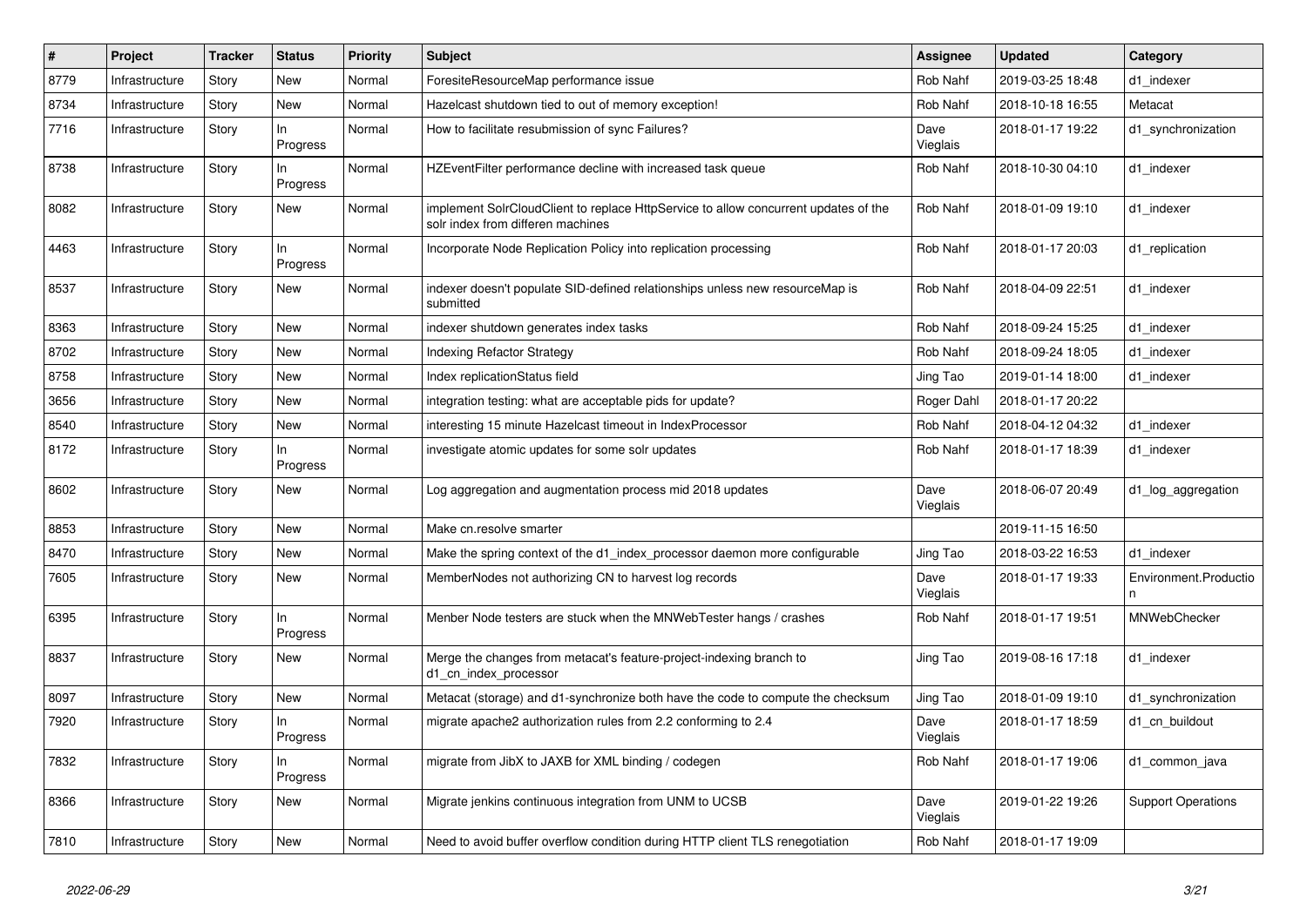| $\pmb{\#}$ | Project        | <b>Tracker</b> | <b>Status</b>  | <b>Priority</b> | <b>Subject</b>                                                                                           | <b>Assignee</b>     | <b>Updated</b>   | Category                         |
|------------|----------------|----------------|----------------|-----------------|----------------------------------------------------------------------------------------------------------|---------------------|------------------|----------------------------------|
| 7407       | Infrastructure | Story          | In<br>Progress | Normal          | object formats in the d1_common_java bootstrap list are inconsistent with production                     | Dave<br>Vieglais    | 2016-03-15 16:49 | d1 indexer                       |
| 7640       | Infrastructure | Story          | <b>New</b>     | Normal          | <b>ONEShare failing with ServiceFailure</b>                                                              | Laura<br>Moyers     | 2016-02-12 16:39 | Environment.Productio<br>n       |
| 6069       | Infrastructure | Story          | New            | Normal          | open ask.dataone.org sign-in to community                                                                | Dave<br>Vieglais    | 2014-10-01 20:39 | Documentation                    |
| 4052       | Infrastructure | Story          | In<br>Progress | Normal          | OPeNDAP MN Story                                                                                         |                     | 2013-10-06 20:07 | mn.OPeNDAP                       |
| 7611       | Infrastructure | Story          | <b>New</b>     | Normal          | ORNLDAAC fails during log aggregation                                                                    | Laura<br>Moyers     | 2016-01-26 16:39 | Environment.Productio            |
| 7224       | Infrastructure | Story          | New            | Normal          | push synchronization request status indicator: synchronizeStatus method option                           |                     | 2018-01-17 19:38 | Architecture Design              |
| 8856       | Infrastructure | Story          | New            | Normal          | Put the system metadata part ahead of the object part when d1_client_python<br>constructs the multipart  |                     | 2019-11-22 18:31 | d1_python                        |
| 8855       | Infrastructure | Story          | <b>New</b>     | Normal          | Put the system metadata part ahead of the object part when d1_client_r constructs the<br>multipart       | Matthew<br>Jones    | 2019-11-22 18:29 | d1 client r                      |
| 8854       | Infrastructure | Story          | New            | Normal          | Put the system metadata part ahead of the object part when d1_libclient_java<br>constructs the multipart | Jing Tao            | 2019-11-22 18:25 | d1_libclient_java                |
| 2548       | Infrastructure | Story          | <b>New</b>     | Normal          | recasting untrusted certs to public poses accessibility inconsistency to users                           |                     | 2018-01-17 20:36 | Authentication,<br>Authorization |
| 8823       | Infrastructure | Story          | <b>New</b>     | High            | Recent Apache and OpenSSL combinations break connectivity on Ubuntu 18.04                                | Dave<br>Vieglais    | 2019-06-19 02:43 |                                  |
| 6071       | Infrastructure | Story          | In<br>Progress | Normal          | Release Notes and documentation                                                                          | Dave<br>Vieglais    | 2018-01-17 19:53 | Documentation                    |
| 6056       | Infrastructure | Story          | <b>New</b>     | Normal          | remove log aggregation processing from d1-processing Linux service                                       | Dave<br>Vieglais    | 2018-01-17 19:55 | d1_log_aggregation               |
| 8639       | Infrastructure | Story          | <b>New</b>     | Normal          | Replication performance is too slow to service demand                                                    | Chris Jones         | 2018-07-04 11:18 | d1_replication                   |
| 8162       | Infrastructure | Story          | <b>New</b>     | Normal          | Replication tasks can contain stale potential target nodes                                               | <b>Rob Nahf</b>     | 2018-03-02 21:47 | d1_replication                   |
| 3720       | Infrastructure | Story          | New            | Normal          | resource maps should be validated                                                                        | Dave<br>Vieglais    | 2018-01-17 20:17 | Documentation                    |
| 7940       | Infrastructure | Story          | New            | Normal          | Retrieval of system metadata is too slow                                                                 | <b>Robert Waltz</b> | 2018-01-09 19:10 | d1_cn_service                    |
| 8208       | Infrastructure | Story          | <b>New</b>     | Normal          | Review and adjust memory allocated to d1-index-task-generator and<br>d1-index-task-processor             |                     | 2018-01-09 19:10 |                                  |
| 8207       | Infrastructure | Story          | New            | Normal          | review and adjust memory allocated to d1-processing                                                      |                     | 2018-01-09 19:10 |                                  |
| 6377       | Infrastructure | Story          | In<br>Progress | Normal          | Review CNode initialization in ReplicationManager - it doesn't use local CN reference                    | Rob Nahf            | 2018-01-17 19:52 | d1_replication                   |
| 7712       | Infrastructure | Story          | <b>New</b>     | Normal          | Sanparks fails during LogAggregation                                                                     | Laura<br>Moyers     | 2016-04-06 16:43 | Environment.Productio            |
| 8841       | Infrastructure | Story          | New            | Normal          | Solr Index processor don't parse the attributes on the otherEntity on an EML object                      | Jing Tao            | 2019-09-10 22:41 | d1_indexer                       |
| 8842       | Infrastructure | Story          | New            | Normal          | Some exceptions in Metacat                                                                               |                     | 2019-09-19 17:53 |                                  |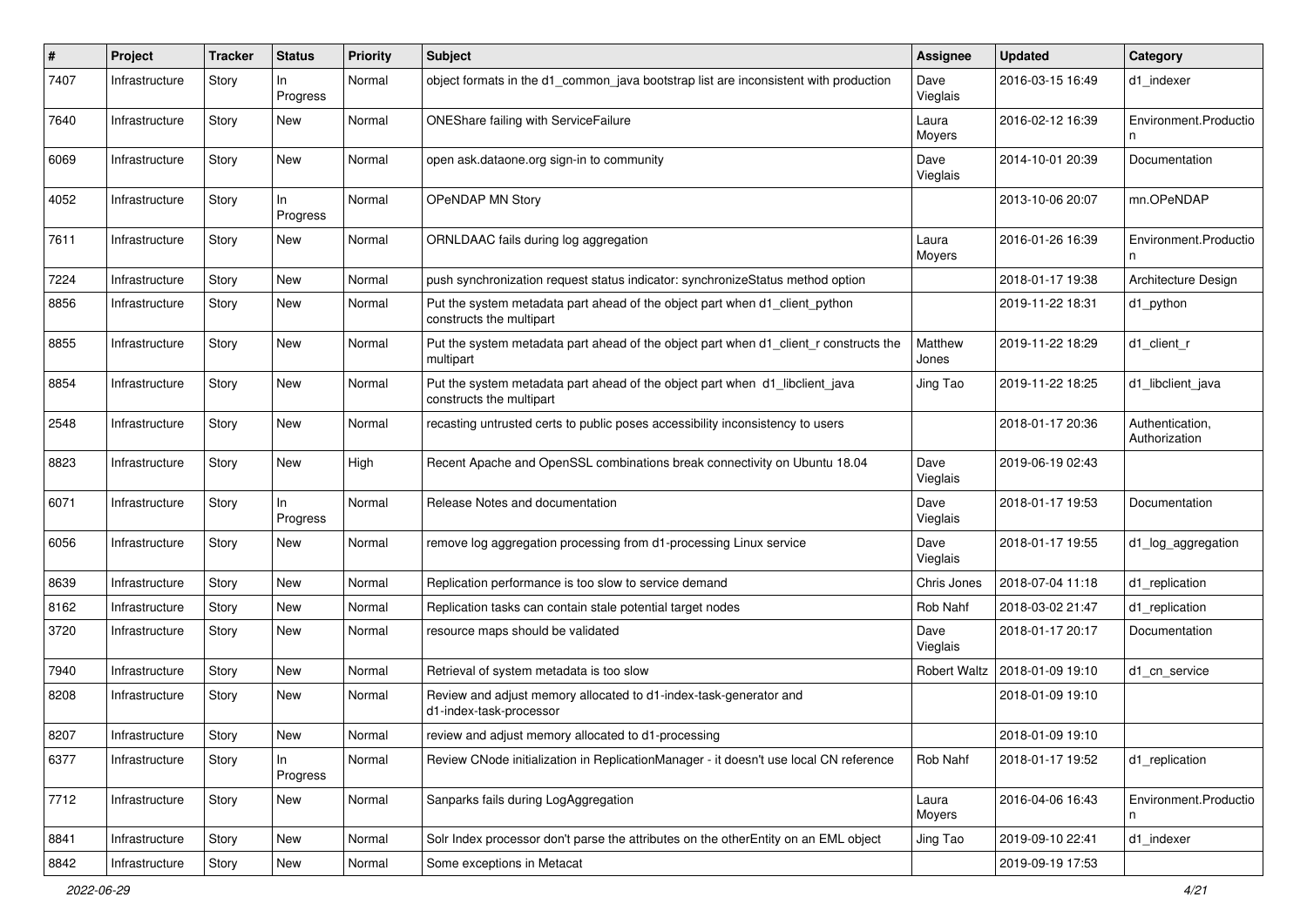| ∦    | Project              | <b>Tracker</b> | <b>Status</b>   | <b>Priority</b> | <b>Subject</b>                                                                                                             | Assignee         | <b>Updated</b>   | Category                         |
|------|----------------------|----------------|-----------------|-----------------|----------------------------------------------------------------------------------------------------------------------------|------------------|------------------|----------------------------------|
| 8737 | Infrastructure       | Story          | New             | Normal          | Submitters and rights-holders with group permissions can't be granted authorization<br>when the sync process validates sid | Jing Tao         | 2018-11-28 17:12 | d1_synchronization               |
| 8504 | Infrastructure       | Story          | New             | Normal          | Support creation of data citation record from solr record                                                                  | Monica Ihli      | 2018-07-17 23:06 | d1_indexer                       |
| 6883 | Infrastructure       | Story          | New             | Normal          | support for ESRI Shapefile object format                                                                                   |                  | 2018-01-17 19:40 | Format ID                        |
| 6543 | Infrastructure       | Story          | <b>New</b>      | Normal          | Support RIF-CS metadata standard                                                                                           | Dave<br>Vieglais | 2018-01-17 19:46 | Format ID                        |
| 8049 | Infrastructure       | Story          | In<br>Progress  | Normal          | Support synchronization of system metadata for unhosted METADATA and RES_MAP<br>objects                                    |                  | 2018-01-17 18:50 | Architecture Design              |
| 7889 | Infrastructure       | Story          | <b>New</b>      | Normal          | Synchronization not happening when authoritativeMN is not set correctly.                                                   | Rob Nahf         | 2018-01-17 19:01 | d1_synchronization               |
| 8036 | Infrastructure       | Story          | New             | Normal          | synchronization should respond to various MN down conditions to avoid syncFailures                                         | Rob Nahf         | 2018-01-17 18:55 | d1_synchronization               |
| 8525 | Infrastructure       | Story          | In<br>Progress  | High            | timeout exceptions thrown from Hazelcast disable synchronization                                                           | Rob Nahf         | 2018-11-16 17:32 | d1_synchronization               |
| 7882 | Infrastructure       | Story          | In<br>Progress  | Normal          | Tune CN logfile management                                                                                                 | Dave<br>Vieglais | 2018-01-17 19:03 |                                  |
| 8368 | Infrastructure       | Story          | New             | Normal          | Update backup strategy for jenkins job configurations to subversion                                                        | Dave<br>Vieglais | 2019-01-22 19:25 | <b>Support Operations</b>        |
| 7183 | Infrastructure       | Story          | <b>New</b>      | Normal          | Update wild card server certificate on all test.dataone.org systems                                                        | Dave<br>Vieglais | 2015-06-15 15:10 | <b>Support Operations</b>        |
| 8782 | Infrastructure       | Story          | <b>New</b>      | Normal          | Upgrade OS to Ubuntu 18.04 on CNs                                                                                          | Jing Tao         | 2019-03-22 18:12 |                                  |
| 8234 | Infrastructure       | Story          | New             | Normal          | Use University of Kansas ORCID membership to support authentication in production<br>environment                           | Dave<br>Vieglais | 2018-01-09 19:10 | Authentication,<br>Authorization |
| 8796 | Infrastructure       | Story          | New             | Normal          | Various issues with service access after upgrade to 18.04                                                                  | Jing Tao         | 2019-05-21 12:38 |                                  |
| 6850 | Java Client          | Story          | New             | Normal          | automate Java Client releases                                                                                              | Rob Nahf         | 2018-01-17 19:42 | d1_libclient_java                |
| 3666 | Java Client          | Story          | In<br>Progress  | Low             | D1Client.listUpdateHistory() needs to handle changing access policies                                                      | Rob Nahf         | 2018-01-17 20:19 | d1_libclient_java                |
| 8835 | Member Nodes         | Story          | <b>New</b>      | Normal          | Add ability for scanner to stop after a certain number of errors                                                           | John Evans       | 2019-08-12 19:16 |                                  |
| 8589 | <b>Member Nodes</b>  | Story          | New             | Normal          | ARM: Re-Discovery & Planning                                                                                               |                  | 2018-05-10 21:44 |                                  |
| 8521 | Member Nodes         | Story          | New             | Normal          | <b>CAFF: Testing &amp; Development</b>                                                                                     |                  | 2018-04-06 15:17 |                                  |
| 8832 | Member Nodes         | Story          | New             | Normal          | Conflict between pyshacl and owlr on ubuntu                                                                                | John Evans       | 2019-08-05 19:32 |                                  |
| 8225 | Member Nodes         | Story          | In.<br>Progress | Normal          | Customize Indexing & View for gmd-pangaea                                                                                  | Rob Nahf         | 2018-05-17 14:30 |                                  |
| 8568 | Member Nodes   Story |                | New             | Normal          | (CyVerse) Move to production                                                                                               |                  | 2018-04-23 21:18 |                                  |
| 8564 | Member Nodes         | Story          | <b>New</b>      | Normal          | (CyVerse) Testing & Development                                                                                            | Rob Nahf         | 2018-07-02 19:56 |                                  |
| 8634 | Member Nodes   Story |                | New             | Normal          | DAAC: Testing & Development                                                                                                | Dave<br>Vieglais | 2018-07-02 14:55 |                                  |
| 8358 | Member Nodes   Story |                | In<br>Progress  | Normal          | Discovery & Planning (CAFF)                                                                                                | Amy<br>Forrester | 2018-04-06 14:56 |                                  |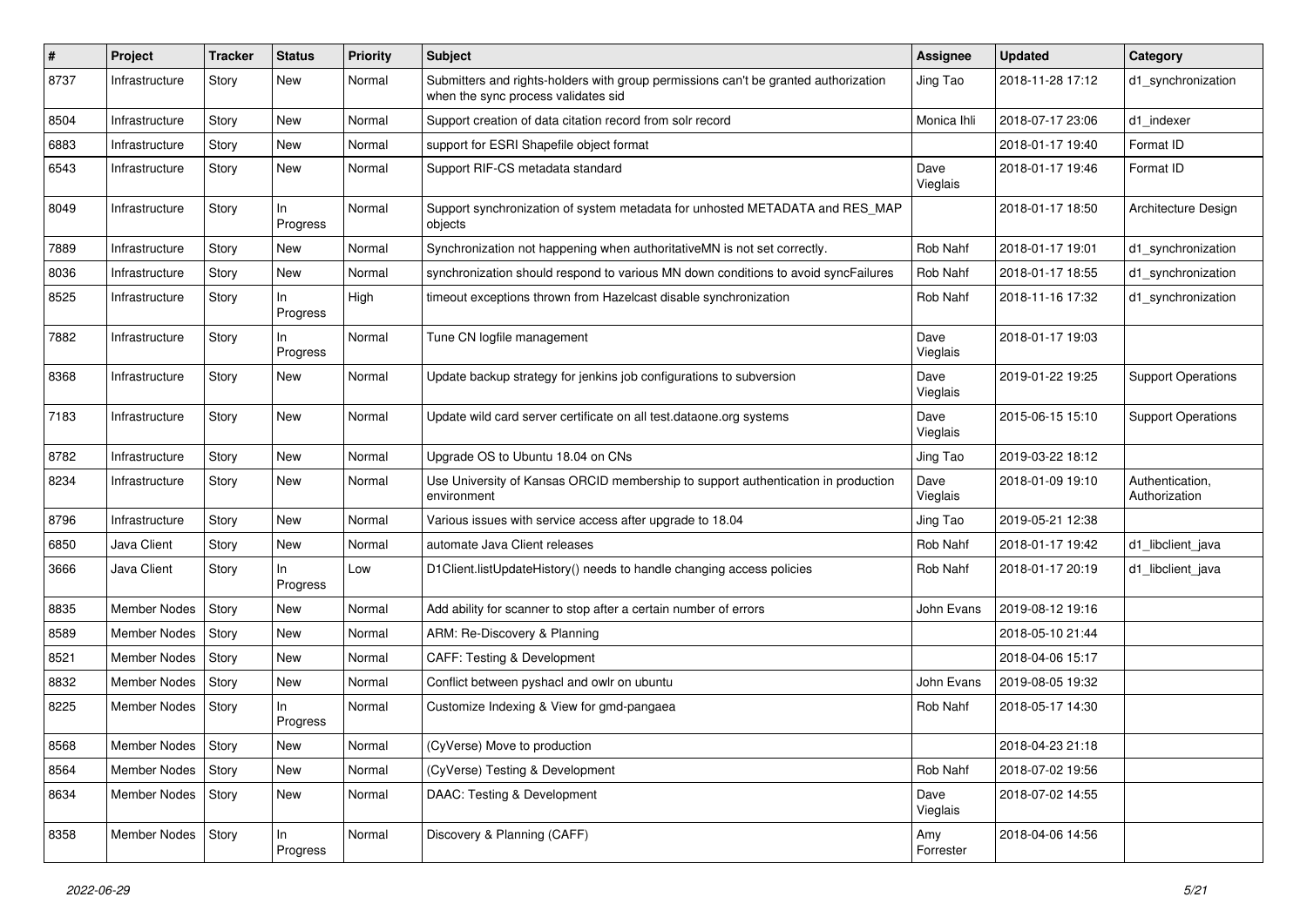| #    | Project             | <b>Tracker</b> | <b>Status</b>   | <b>Priority</b> | <b>Subject</b>                                                                                 | Assignee         | <b>Updated</b>   | Category |
|------|---------------------|----------------|-----------------|-----------------|------------------------------------------------------------------------------------------------|------------------|------------------|----------|
| 5833 | Member Nodes        | Story          | ln.<br>Progress | Normal          | GBIF: Developing                                                                               |                  | 2019-02-19 18:24 |          |
| 5867 | Member Nodes        | Story          | New             | Normal          | GBIF: Registration in Production environment                                                   |                  | 2019-01-24 17:08 |          |
| 5838 | <b>Member Nodes</b> | Story          | New             | Normal          | <b>GBIF: Testing</b>                                                                           |                  | 2019-01-28 14:39 |          |
| 5895 | Member Nodes        | Story          | New             | Normal          | GBIF: Transition to production                                                                 |                  | 2018-01-22 18:41 |          |
| 8819 | <b>Member Nodes</b> | Story          | New             | Normal          | IEDA documents not in DataONE                                                                  |                  | 2019-06-13 19:20 |          |
| 8831 | <b>Member Nodes</b> | Story          | New             | Normal          | Import error with schema_org.data                                                              | John Evans       | 2019-08-05 18:57 |          |
| 8213 | <b>Member Nodes</b> | Story          | New             | Normal          | KUBI node is not responding as a MN                                                            | Dave<br>Vieglais | 2017-11-06 22:18 |          |
| 8727 | <b>Member Nodes</b> | Story          | ln.<br>Progress | Normal          | <b>NCAR Discovery &amp; Assessment</b>                                                         |                  | 2019-01-22 18:34 |          |
| 8535 | Member Nodes        | Story          | ln.<br>Progress | Normal          | Neotoma: Story: Discovery & Planning                                                           | Amy<br>Forrester | 2018-04-09 21:14 |          |
| 8833 | <b>Member Nodes</b> | Story          | New             | Normal          | Problems utilizing pyshacl within SlenderNodes                                                 | John Evans       | 2019-08-09 18:20 |          |
| 8244 | Member Nodes        | Story          | New             | Normal          | Upgrade Member Node to current version of Metacat (IOE)                                        | Amy<br>Forrester | 2018-01-25 15:36 |          |
| 8683 | <b>Member Nodes</b> | Story          | New             | Normal          | USGS SDC: redeploy as a v2 Slender Node with GMN                                               | John Evans       | 2019-05-15 14:03 |          |
| 7166 | OGC-Slender<br>Node | Story          | New             | Normal          | Create ORE document for an NODC data package                                                   | Dave<br>Vieglais | 2015-06-08 18:50 |          |
| 7146 | OGC-Slender<br>Node | Story          | In<br>Progress  | Normal          | Determine formatId for content retrievable from NODC services                                  | Dave<br>Vieglais | 2015-06-05 13:37 |          |
| 7170 | OGC-Slender<br>Node | Story          | New             | Normal          | Evaluate the feasibility of extracting provenance information from the journal.txt<br>document | Dave<br>Vieglais | 2015-06-08 21:28 |          |
| 7151 | OGC-Slender<br>Node | Story          | In.<br>Progress | Normal          | Generate system metadata for content                                                           | Dave<br>Vieglais | 2015-06-08 18:58 |          |
| 7149 | OGC-Slender<br>Node | Story          | Testing         | Normal          | Implement mechanism to retrieve a list of objects available from repository                    | Dave<br>Vieglais | 2015-06-05 13:37 |          |
| 8074 | Python GMN          | Story          | <b>New</b>      | Normal          | Eliminate unnecessary setuid/setgid programs                                                   | Roger Dahl       | 2018-01-17 18:48 |          |
| 8032 | Python GMN          | Story          | In<br>Progress  | Normal          | GMN v2                                                                                         | Roger Dahl       | 2018-01-17 18:55 |          |
| 8073 | Python GMN          | Story          | New             | Normal          | Make sure unecessary services are disabled                                                     | Roger Dahl       | 2018-01-17 18:48 |          |
| 7095 | Python GMN          | Story          | <b>New</b>      | Low             | Support HTTP redirect capability for GMN within the Vendor Specific Extension model            | Dave<br>Vieglais | 2016-03-25 02:30 |          |
| 7219 | Python GMN          | Story          | In<br>Progress  | Normal          | Upgrade Django version used by GMN, add better support for PUT operations                      | Dave<br>Vieglais | 2016-03-25 01:24 |          |
| 6796 | Python<br>Libraries | Story          | New             | Normal          | Migrate to Python v3                                                                           | Roger Dahl       | 2018-01-17 19:43 |          |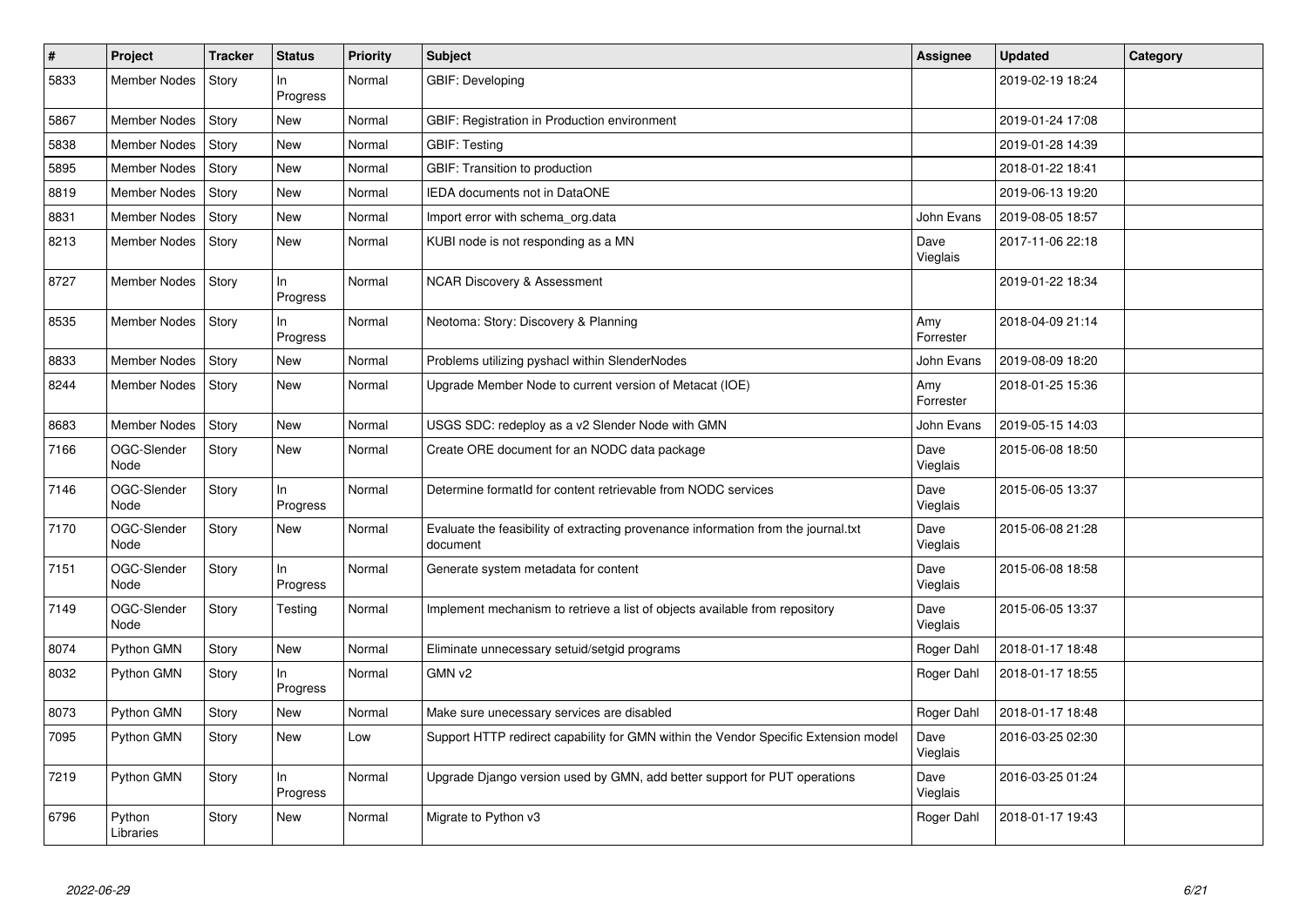| $\pmb{\#}$ | Project                         | <b>Tracker</b> | <b>Status</b>   | <b>Priority</b> | Subject                                                                                                    | <b>Assignee</b>       | <b>Updated</b>                  | Category               |
|------------|---------------------------------|----------------|-----------------|-----------------|------------------------------------------------------------------------------------------------------------|-----------------------|---------------------------------|------------------------|
| 5468       | Python<br>Libraries             | Story          | New             | Low             | Remove dead code from D1 Python stack                                                                      | Roger Dahl            | 2018-01-17 19:57                |                        |
| 8574       | Search UI                       | Story          | <b>New</b>      | Normal          | PANGAEA Temporary Fix: SID only in Data Citation                                                           | <b>Bryce</b><br>Mecum | 2018-05-01 01:45                |                        |
| 7754       | Search UI                       | Story          | ln.<br>Progress | Normal          | Support for XSL transform of various metadata formats                                                      | <b>Bryce</b><br>Mecum | 2018-05-17 14:18                | MetacatUI              |
| 8381       | <b>Testing MN</b><br>Management | Story          | <b>New</b>      | Normal          | Discovery                                                                                                  |                       | 2018-02-27 17:32                |                        |
| 8340       | <b>Testing MN</b><br>Management | Story          | New             | Normal          | Discovery                                                                                                  |                       | 2018-02-08 15:28                |                        |
| 8515       | <b>Testing MN</b><br>Management | Story          | New             | Normal          | meow: Move to Production                                                                                   |                       | 2018-03-22 20:45                |                        |
| 8352       | <b>Testing MN</b><br>Management | Story          | <b>New</b>      | Normal          | Move to Production                                                                                         |                       | 2018-02-08 15:28                |                        |
| 8343       | <b>Testing MN</b><br>Management | Story          | New             | Normal          | Planning                                                                                                   |                       | 2018-02-08 15:28                |                        |
| 8347       | <b>Testing MN</b><br>Management | Story          | <b>New</b>      | Normal          | <b>Testing &amp; Development</b>                                                                           |                       | 2018-02-08 15:28                |                        |
| 8463       | <b>Testing MN</b><br>Management | Story          | New             | Normal          | test: Testing & Development                                                                                |                       | 2018-03-01 21:04                |                        |
| 8809       | CN REST                         | Task           | <b>New</b>      | Normal          | Adjust portal properties for certificate configuration                                                     |                       | 2019-05-21 12:57                |                        |
| 7750       | <b>CN REST</b>                  | Task           | New             | Normal          | apply business rules on the CN that Subject strings will be stripped of leading and<br>trailing whitespace |                       | 2016-04-26 17:30                |                        |
| 8777       | CN REST                         | Task           | <b>New</b>      | Normal          | Configure CN to audit objects greater than 1GB                                                             | Chris Jones           | 2019-03-13 20:50                | d1 replication auditor |
| 7571       | <b>CN REST</b>                  | Task           | New             | Normal          | Description for error code 401, detail code 4957 is misleading in some cases                               |                       | 2016-01-05 16:25                |                        |
| 2168       | <b>CN REST</b>                  | Task           | New             | Normal          | Design UI for identity validation                                                                          | Ben<br>Leinfelder     | 2015-01-19 22:59                |                        |
| 1479       | CN REST                         | Task           | ln.<br>Progress | Normal          | Design web UI for validating newly created identities                                                      | Ben<br>Leinfelder     | 2015-01-19 22:59                |                        |
| 8778       | CN REST                         | Task           | <b>New</b>      | Normal          | Ensure SystemMetadata replica auditing updates are saved and broadcast                                     | Chris Jones           | 2019-03-12 16:54                | d1_replication_auditor |
| 8469       | <b>CN REST</b>                  | Task           | ln.<br>Progress | Normal          | evaluate if ORCID API will continue to work after 1.2 is deprecated                                        | Jing Tao              | 2018-03-22 16:54                | d1_portal_servlet      |
| 2487       | <b>CN REST</b>                  | Task           | New             | Normal          | How does a CN handle the failure of MN replica to receive<br>MNStorage.sytemMetadataChanged()              |                       | Robert Waltz   2016-08-10 20:51 |                        |
| 2415       | CN REST                         | Task           | New             | Normal          | Implement exceptions for log endpoint                                                                      | <b>Robert Waltz</b>   | 2015-01-19 22:49                |                        |
| 2414       | CN REST                         | Task           | New             | Normal          | Implement exceptions for search/solr endoint                                                               | Skye<br>Roseboom      | 2015-01-19 22:49                |                        |
| 7849       | CN REST                         | Task           | New             | Normal          | Improve exception messages when cascading SSL derived exceptions                                           | Rob Nahf              | 2016-07-19 17:23                |                        |
| 1412       | CN REST                         | Task           | New             | Normal          | MN health check performed by CN                                                                            | Robert Waltz          | 2015-01-19 23:06                |                        |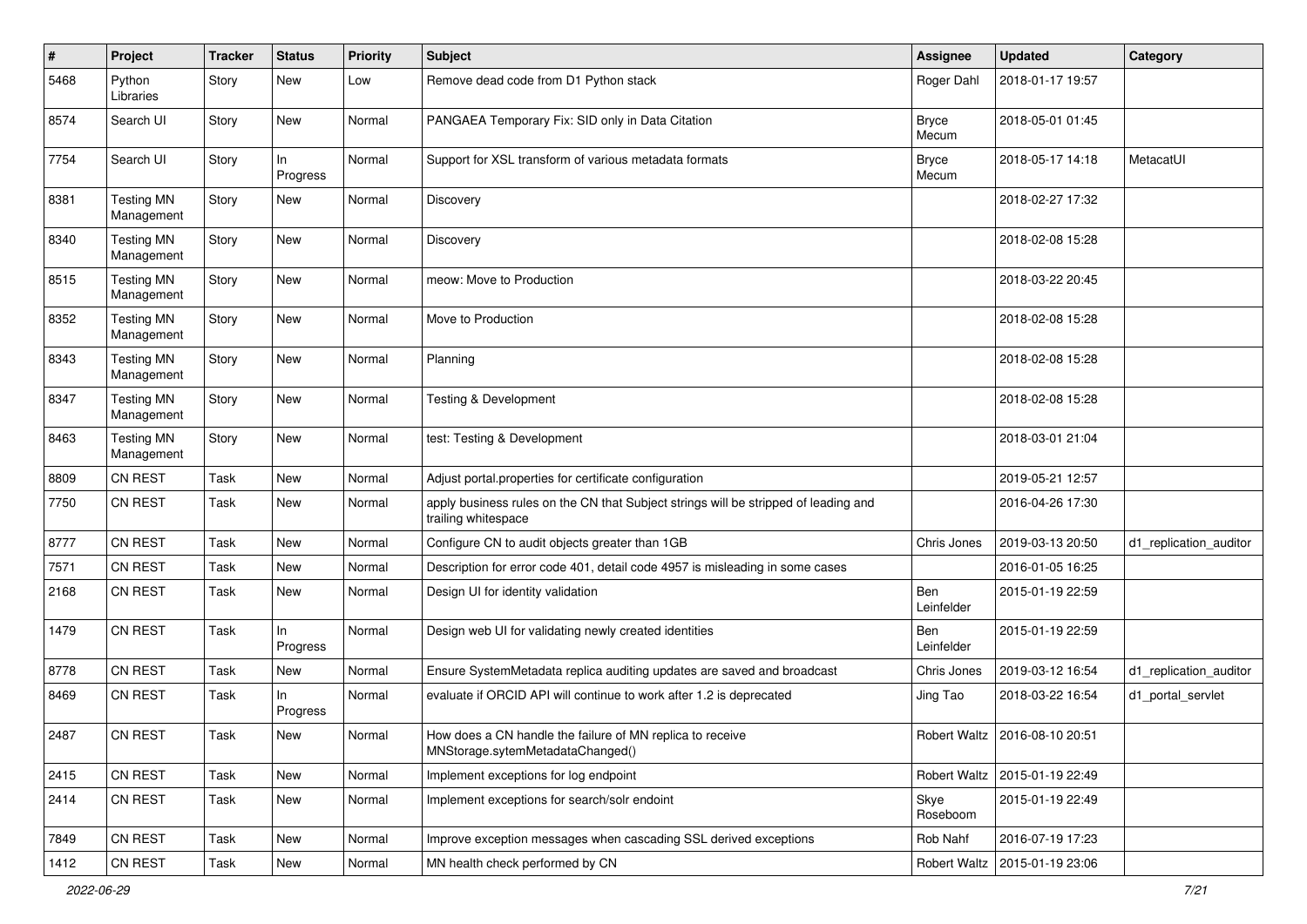| #    | Project        | <b>Tracker</b> | <b>Status</b> | <b>Priority</b> | <b>Subject</b>                                                                                                                    | <b>Assignee</b>  | <b>Updated</b>   | Category               |
|------|----------------|----------------|---------------|-----------------|-----------------------------------------------------------------------------------------------------------------------------------|------------------|------------------|------------------------|
| 7903 | <b>CN REST</b> | Task           | New           | Normal          | Need to implement/support the default http methods - HEAD and GET on all<br>DataONE API (both cn and mn)                          | Jing Tao         | 2016-10-10 16:53 | d1 cn rest             |
| 8776 | <b>CN REST</b> | Task           | <b>New</b>    | Normal          | Set valid replica status to completed                                                                                             | Chris Jones      | 2019-03-12 15:57 | d1 replication auditor |
| 7911 | <b>CN REST</b> | Task           | <b>New</b>    | Normal          | Synchronization allows invalid checksums, preventing corrected sync                                                               |                  | 2016-10-17 15:58 | d1 synchronization     |
| 7096 | <b>CN REST</b> | Task           | New           | Normal          | Unexpectedly closed streams / disconnects on UNM network                                                                          | Dave<br>Vieglais | 2015-05-12 17:49 |                        |
| 8810 | <b>CN REST</b> | Task           | <b>New</b>    | Normal          | Verify configuration of portal certificates                                                                                       |                  | 2019-05-21 13:00 |                        |
| 8529 | DataONE API    | Task           | <b>New</b>    | Normal          | Add field to Solr index that includes the obsolescence chain                                                                      |                  | 2018-04-10 05:21 |                        |
| 8528 | DataONE API    | Task           | New           | Normal          | Add MNRead.getVersions, CNRead.getVersions                                                                                        |                  | 2018-04-03 19:26 |                        |
| 7127 | DataONE API    | Task           | <b>New</b>    | Normal          | Finalize CNAuthentication interface                                                                                               | Dave<br>Vieglais | 2015-05-21 19:31 | api documentation      |
| 1442 | DataONE API    | Task           | New           | Normal          | Identify monitoring and logging use cases and requirements                                                                        | Dave<br>Vieglais | 2015-01-19 23:06 |                        |
| 1443 | DataONE API    | Task           | New           | Normal          | Identify operational requirements for monitoring and logging                                                                      | Dave<br>Vieglais | 2015-01-19 23:06 |                        |
| 7838 | DataONE API    | Task           | <b>New</b>    | Normal          | Modify the obsolescence chain process to accommodate the use case where both old<br>and new PIDs are present on the CN for v1 MNs | Dave<br>Vieglais | 2016-06-29 02:20 |                        |
| 7839 | DataONE API    | Task           | <b>New</b>    | Normal          | Online documentation places synchronize in CNRead api                                                                             | Dave<br>Vieglais | 2016-12-21 09:04 | api documentation      |
| 7800 | <b>DUG</b>     | Task           | <b>New</b>    | Normal          | abstract reviews<br>(https://docs.google.com/document/d/1iZXCN4AWqYi5Z7wqMKb2o33QnQ_JAcV0KVO<br>4TeahHVA/edit)                    |                  | 2016-05-10 15:18 |                        |
| 7525 | <b>DUG</b>     | Task           | <b>New</b>    | Normal          | assessment effort update                                                                                                          |                  | 2015-12-07 22:25 |                        |
| 7926 | <b>DUG</b>     | Task           | New           | Normal          | Certification and standards for data repositories (e.g. ISO 17421:2012, Data Seal of<br>Approval)                                 |                  | 2016-11-08 22:00 |                        |
| 7533 | <b>DUG</b>     | Task           | New           | Normal          | Create DUG 2016 Meeting page                                                                                                      |                  | 2015-12-08 21:44 |                        |
| 7925 | <b>DUG</b>     | Task           | <b>New</b>    | Normal          | Data Center certification                                                                                                         |                  | 2016-11-08 21:33 |                        |
| 7862 | <b>DUG</b>     | Task           | New           | Normal          | DataONE DUG page may need updating<br>(https://www.dataone.org/dataone-users-group)                                               |                  | 2016-08-08 15:00 |                        |
| 7909 | <b>DUG</b>     | Task           | <b>New</b>    | Normal          | DataONE update audio/visual equipment for remote link                                                                             |                  | 2016-10-11 20:49 |                        |
| 7864 | <b>DUG</b>     | Task           | <b>New</b>    | Normal          | <b>DOI Services for Members</b>                                                                                                   |                  | 2016-08-09 20:40 |                        |
| 7907 | <b>DUG</b>     | Task           | New           | Normal          | Doodle poll on the time/date for monthly meeting                                                                                  |                  | 2016-10-11 20:35 |                        |
| 7476 | <b>DUG</b>     | Task           | New           | Normal          | Do we need an event management system to better organize the DUG?                                                                 |                  | 2015-11-09 22:43 |                        |
| 7473 | <b>DUG</b>     | Task           | New           | Normal          | Draft 2016 DUG annual meeting brochure                                                                                            |                  | 2015-11-09 22:38 |                        |
| 7474 | <b>DUG</b>     | Task           | New           | Normal          | Draft generic letter of invitation that DUG SC can carry and distribute widely.                                                   |                  | 2015-11-09 22:38 |                        |
| 7484 | <b>DUG</b>     | Task           | New           | Normal          | DUG Agenda                                                                                                                        |                  | 2015-11-10 21:39 |                        |
| 7524 | <b>DUG</b>     | Task           | New           | Normal          | Explore crowd sourcing for future DUG marketing effort                                                                            |                  | 2015-12-07 22:25 |                        |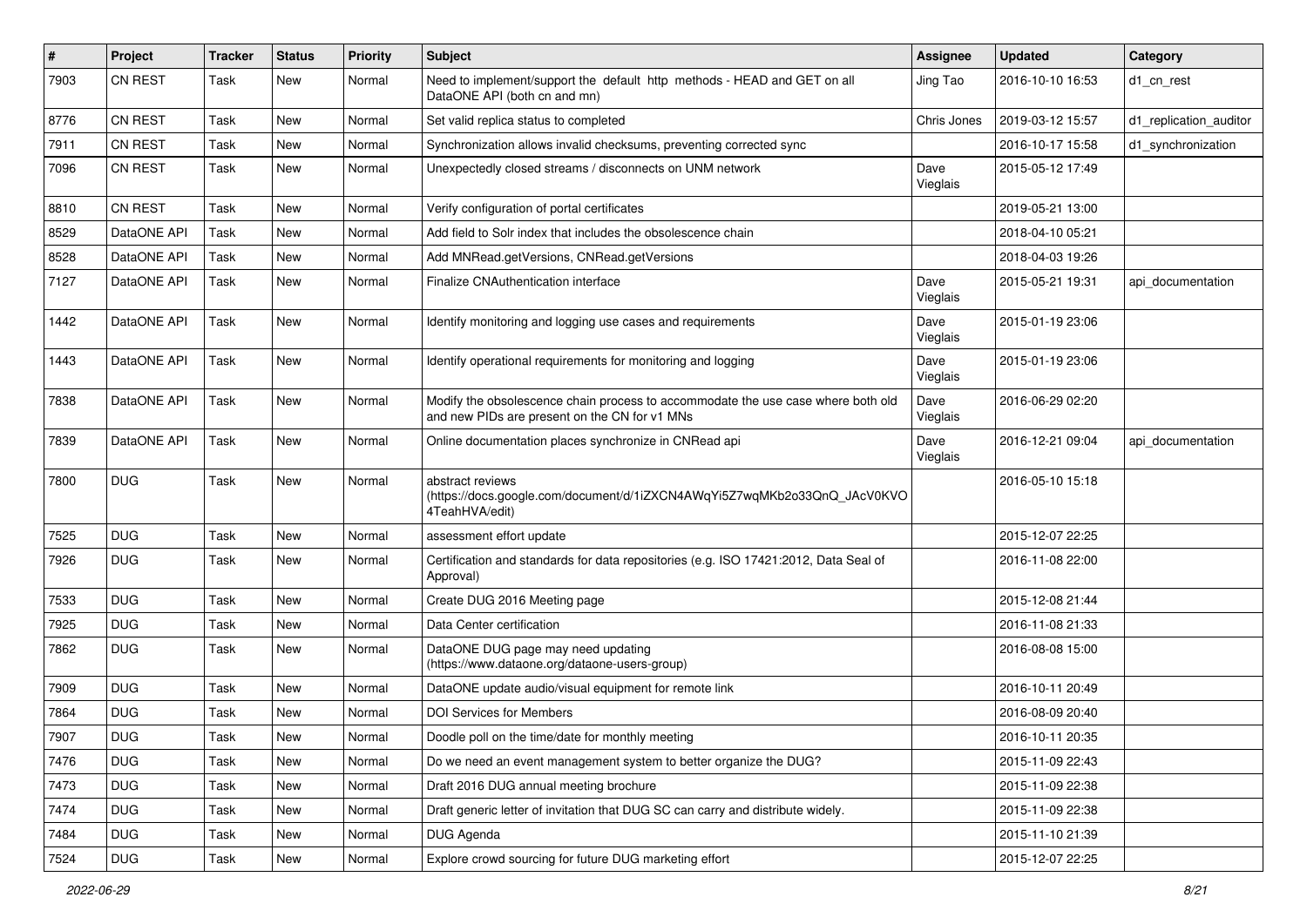| $\vert$ # | Project        | <b>Tracker</b> | <b>Status</b>   | Priority | <b>Subject</b>                                                                           | Assignee               | <b>Updated</b>   | Category                   |
|-----------|----------------|----------------|-----------------|----------|------------------------------------------------------------------------------------------|------------------------|------------------|----------------------------|
| 7863      | <b>DUG</b>     | Task           | <b>New</b>      | Normal   | Link to the recordings                                                                   |                        | 2016-08-09 20:40 |                            |
| 7531      | <b>DUG</b>     | Task           | New             | Normal   | Quote request for EAB meeting                                                            |                        | 2015-12-08 20:13 |                            |
| 7532      | <b>DUG</b>     | Task           | <b>New</b>      | Normal   | Registration Form for 2016.                                                              |                        | 2015-12-08 21:30 |                            |
| 7908      | DUG            | Task           | <b>New</b>      | Normal   | Start a lesson learned document                                                          |                        | 2016-10-11 20:35 |                            |
| 7475      | <b>DUG</b>     | Task           | New             | Normal   | Work with Erin/ESIP to distribute the brochure widely to students/faculty from UNC       |                        | 2015-11-09 22:38 |                            |
| 3878      | Infrastructure | Task           | <b>New</b>      | Normal   | 4.2.1.1 Missing and Out-of-Date Documentation                                            | Dave<br>Vieglais       | 2014-09-24 18:27 |                            |
| 3879      | Infrastructure | Task           | New             | Normal   | 4.2.1.2 Missing Policies and Expectations                                                |                        | 2014-09-24 18:27 | Environment.Productio<br>n |
| 3880      | Infrastructure | Task           | New             | Normal   | 4.2.1.3 CILogon Extension Not Documented                                                 |                        | 2014-09-24 18:27 | Environment.Productio      |
| 3881      | Infrastructure | Task           | <b>New</b>      | Normal   | 4.2.1.4 Definition of Verified User Lacking                                              | Dave<br>Vieglais       | 2014-09-24 18:27 | Documentation              |
| 8236      | Infrastructure | Task           | <b>New</b>      | Normal   | Acquire ORCID API key under KU membership                                                | Dave<br>Vieglais       | 2018-01-09 02:21 |                            |
| 3978      | Infrastructure | Task           | In<br>Progress  | Normal   | Add a CN reporting script that summarizes spatial data for the dashboard                 | Chris Jones            | 2014-03-31 17:41 | d1_dashboard               |
| 1646      | Infrastructure | Task           | New             | Normal   | Add addFormat() to the CNCore API                                                        |                        | 2016-06-22 16:51 |                            |
| 3768      | Infrastructure | Task           | New             | Normal   | Add canonical DataONE description paper to citing DataONE web-page                       | Amber<br><b>Budden</b> | 2013-05-16 22:20 | Community<br>Engagement    |
| 2344      | Infrastructure | Task           | <b>New</b>      | Normal   | Add category for Ben's style sheets in Redmine                                           | Dave<br>Vieglais       | 2012-02-15 17:45 | <b>Support Operations</b>  |
| 3166      | Infrastructure | Task           | New             | Normal   | Add d1_common_java and d1_libclient_java and their depency jar                           |                        | 2012-08-31 17:15 |                            |
| 3171      | Infrastructure | Task           | <b>New</b>      | Normal   | Add d1_common_java d1_libclient_java and their dependency jar files to the morpho<br>lib |                        | 2012-08-31 17:27 |                            |
| 1159      | Infrastructure | Task           | In.<br>Progress | Normal   | Add description of Group creation and management to design specs.                        | Matthew<br>Jones       | 2014-10-01 20:47 |                            |
| 3807      | Infrastructure | Task           | <b>New</b>      | Normal   | Add documentation for Types.QueryEngineDescription                                       | Dave<br>Vieglais       | 2014-10-02 17:21 | Documentation              |
| 8754      | Infrastructure | Task           | <b>New</b>      | Normal   | Add EML 2.2 to CN formats list                                                           | <b>Bryce</b><br>Mecum  | 2018-12-19 00:54 |                            |
| 1585      | Infrastructure | Task           | <b>New</b>      | Low      | add exec-maven-plugin to trigger python integration tests at verify phase.               | Rob Nahf               | 2012-10-16 21:32 |                            |
| 4102      | Infrastructure | Task           | New             | Normal   | Add expiration policy for CNCore.reserveldentifier()                                     | Dave<br>Vieglais       | 2014-10-02 17:21 | Documentation              |
| 8804      | Infrastructure | Task           | New             | Normal   | Add Idap backup config to cn os-core                                                     | Dave<br>Vieglais       | 2019-05-21 12:32 | dataone-cn-os-core         |
| 7537      | Infrastructure | Task           | <b>New</b>      | Normal   | add nodelist refreshes to NodeLocator classes                                            | Rob Nahf               | 2015-12-10 16:59 | d1 libclient java          |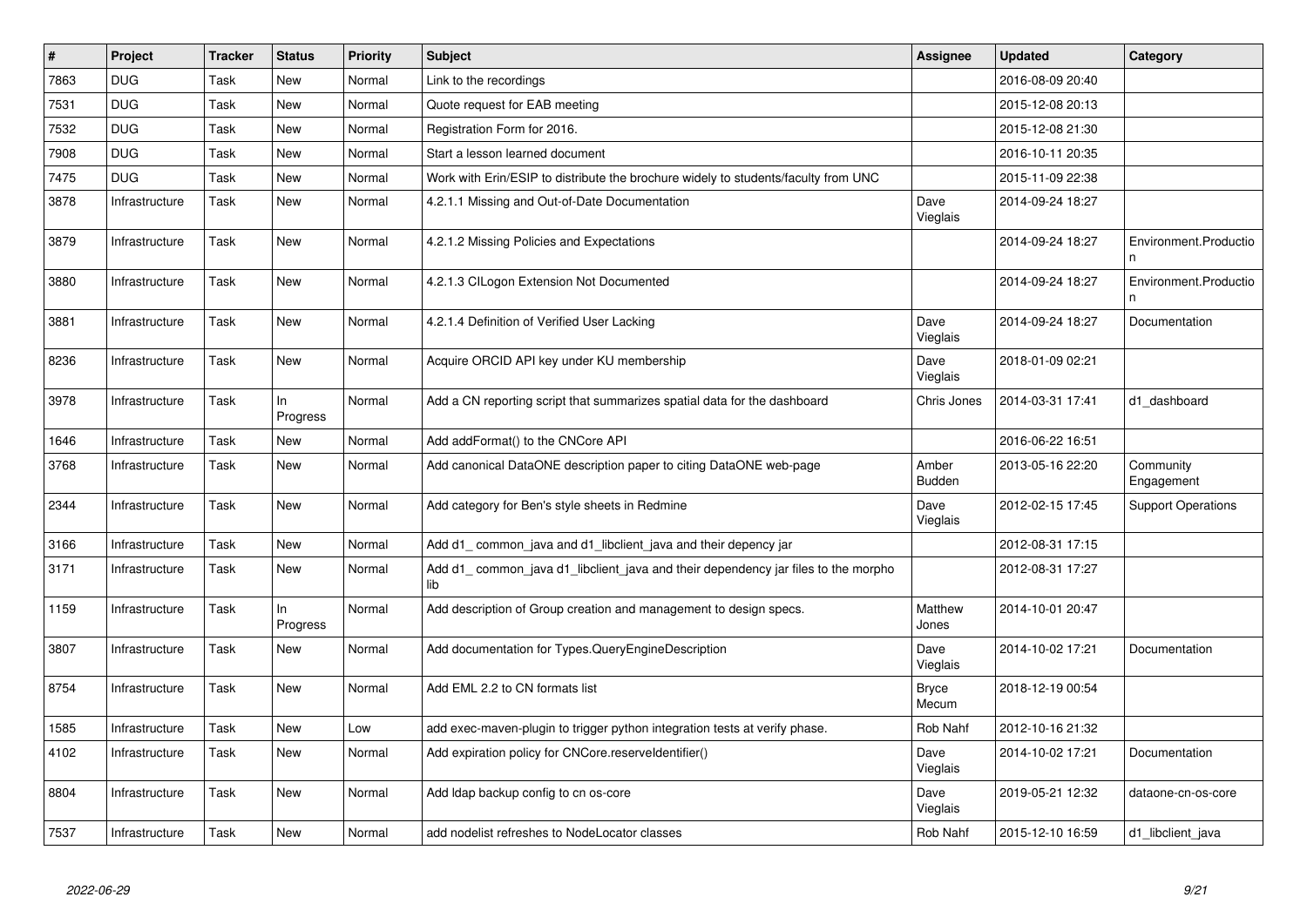| #    | Project        | <b>Tracker</b> | <b>Status</b>   | <b>Priority</b> | Subject                                                                                      | Assignee                 | <b>Updated</b>   | Category                   |
|------|----------------|----------------|-----------------|-----------------|----------------------------------------------------------------------------------------------|--------------------------|------------------|----------------------------|
| 3357 | Infrastructure | Task           | New             | Normal          | Address ISet iterator bug that only iterates over a subset of the ISet                       | <b>Ben</b><br>Leinfelder | 2012-12-12 16:54 | Metacat                    |
| 2492 | Infrastructure | Task           | New             | Normal          | Add status page for given {pid}                                                              | Ben<br>Leinfelder        | 2012-03-15 02:02 | d1_monitor                 |
| 8753 | Infrastructure | Task           | <b>New</b>      | Normal          | Add support for EML 2.2 (indexing, view)                                                     | <b>Bryce</b><br>Mecum    | 2018-12-19 00:54 |                            |
| 3466 | Infrastructure | Task           | New             | Normal          | Add synthetic key to systemMetadata table                                                    | <b>Ben</b><br>Leinfelder | 2013-01-08 18:30 |                            |
| 4059 | Infrastructure | Task           | <b>New</b>      | Normal          | Add test to verify node is reporting correct nodeld in log records                           | Rob Nahf                 | 2013-10-07 19:10 |                            |
| 8362 | Infrastructure | Task           | <b>New</b>      | Normal          | Add the indication that the cn account list is sliced                                        |                          | 2018-02-12 17:48 |                            |
| 8205 | Infrastructure | Task           | New             | Normal          | Adjust memory allocation to Tomcat7 on CNs                                                   |                          | 2017-10-24 15:33 |                            |
| 8747 | Infrastructure | Task           | New             | Normal          | Adjust package configuration to persist changes between updates                              | Dave<br>Vieglais         | 2018-11-16 17:32 |                            |
| 4675 | Infrastructure | Task           | New             | Normal          | Administratively delete those pids with the white spaces                                     |                          | 2014-09-24 18:09 |                            |
| 1527 | Infrastructure | Task           | New             | Normal          | Allow AccessPolicy to be set for groups                                                      | Matthew<br>Jones         | 2014-10-01 20:47 |                            |
| 3076 | Infrastructure | Task           | New             | Normal          | Allow user to specify Morpho storage directory                                               |                          | 2013-03-02 05:29 | Morpho                     |
| 4053 | Infrastructure | Task           | In.<br>Progress | Normal          | Architect OPeNDAP MN                                                                         | Dave<br>Vieglais         | 2013-10-06 20:11 | mn.OPeNDAP                 |
| 6754 | Infrastructure | Task           | New             | Normal          | Architecture API loose ends                                                                  | Dave<br>Vieglais         | 2015-01-13 18:54 | Architecture Design        |
| 8235 | Infrastructure | Task           | <b>New</b>      | Normal          | Arrange with KU library to make use of ORCID membership to support DataONE<br>authentication | Dave<br>Vieglais         | 2018-01-09 02:01 |                            |
| 8739 | Infrastructure | Task           | In<br>Progress  | Normal          | Attempting to set ulimit results in error on UCSB systems                                    | Jing Tao                 | 2018-11-08 15:10 | d1_process_daemon          |
| 2464 | Infrastructure | Task           | New             | Normal          | Authentication - no space after comma in subjects                                            | Dave<br>Vieglais         | 2014-10-02 17:21 | Documentation              |
| 2466 | Infrastructure | Task           | <b>New</b>      | Normal          | Authentication - Remove references to Principal                                              | Dave<br>Vieglais         | 2014-10-02 17:21 | Documentation              |
| 2465 | Infrastructure | Task           | <b>New</b>      | Normal          | Authentication - Remove TODO about selecting format for principal name                       | Dave<br>Vieglais         | 2014-10-02 17:21 | Documentation              |
| 3080 | Infrastructure | Task           | <b>New</b>      | Normal          | Calling Dataone client library in morpho                                                     |                          | 2013-03-02 05:28 |                            |
| 3895 | Infrastructure | Task           | New             | Normal          | Can we add bugs to a task in a story?                                                        |                          | 2014-09-24 18:27 |                            |
| 5136 | Infrastructure | Task           | New             | Normal          | Change DNS seetings on all DataONE VMs                                                       | Chris Jones              | 2014-05-08 03:16 | Environment.Productio<br>n |
| 2286 | Infrastructure | Task           | <b>New</b>      | Low             | Change Exceptions.InvalidToken to Exceptions.InvalidSession                                  | Dave<br>Vieglais         | 2014-10-02 17:21 | Documentation              |
| 3063 | Infrastructure | Task           | New             | Normal          | Change Mutability of Metadata documentation                                                  | Dave<br>Vieglais         | 2014-09-24 18:27 | Documentation              |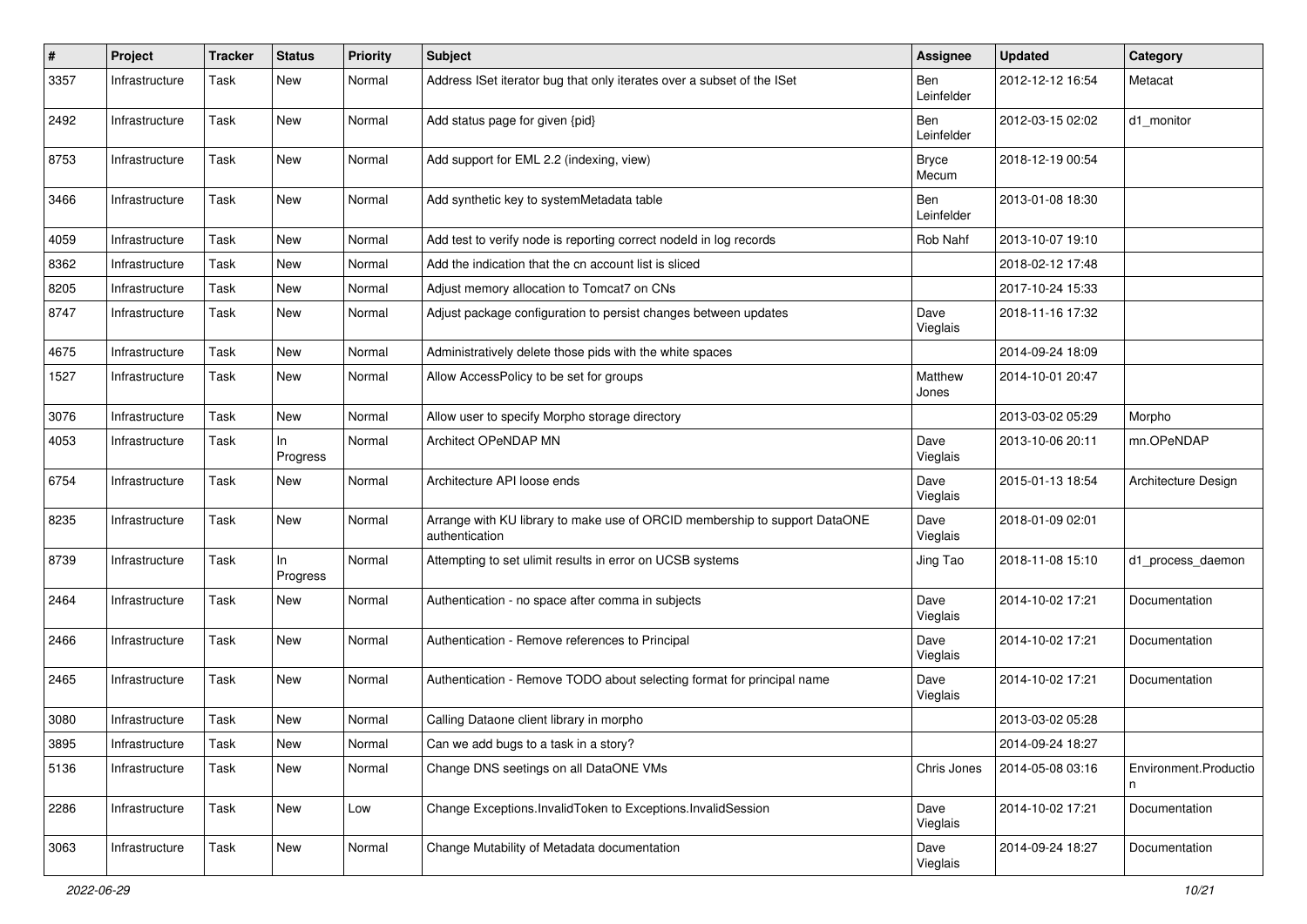| #    | Project        | <b>Tracker</b> | <b>Status</b>   | <b>Priority</b> | <b>Subject</b>                                                                                    | <b>Assignee</b>          | <b>Updated</b>   | Category                   |
|------|----------------|----------------|-----------------|-----------------|---------------------------------------------------------------------------------------------------|--------------------------|------------------|----------------------------|
| 4722 | Infrastructure | Task           | New             | Normal          | Clarify permissions for CN                                                                        | Dave<br>Vieglais         | 2014-10-02 17:21 |                            |
| 1481 | Infrastructure | Task           | New             | Normal          | Clarify spec that groups can own objects                                                          | Matthew<br>Jones         | 2014-10-01 20:47 |                            |
| 1485 | Infrastructure | Task           | <b>New</b>      | Normal          | Clean up authn requirements listing                                                               | Matthew<br>Jones         | 2014-10-01 20:47 |                            |
| 6168 | Infrastructure | Task           | <b>New</b>      | Normal          | CNAuthorization.setRightsHolder() returns 500 ServiceFailure                                      | Chris Jones              | 2014-08-29 16:01 | d1 cn service              |
| 2342 | Infrastructure | Task           | New             | Normal          | CNCore.reserveldentifier() - Update REST description                                              | Dave<br>Vieglais         | 2014-10-02 17:21 | Documentation              |
| 6250 | Infrastructure | Task           | New             | Normal          | CN methods return 500 ServiceFailure when called with bogus test data and without<br>certificates | Chris Jones              | 2014-08-29 18:59 | d1_cn_service              |
| 7884 | Infrastructure | Task           | New             | Normal          | CN portal log is misconfigured                                                                    | Rob Nahf                 | 2016-09-09 20:18 | d1 portal servlet          |
| 3419 | Infrastructure | Task           | ln.<br>Progress | Normal          | CNRead.describe() does not return Content-Length header                                           | Chris Jones              | 2013-02-21 18:41 | Metacat                    |
| 6166 | Infrastructure | Task           | <b>New</b>      | Normal          | CNRead.getChecksum() returns Content-Type of text/csv while it should be an xml type              | Chris Jones              | 2014-08-29 15:04 | d1 cn service              |
| 3314 | Infrastructure | Task           | <b>New</b>      | Normal          | CNRead.getQueryEngineDescription() - REST URL                                                     | Dave<br>Vieglais         | 2014-10-02 17:21 | Documentation              |
| 3315 | Infrastructure | Task           | <b>New</b>      | Normal          | CNRead.query() - POST in addition to GET                                                          | Dave<br>Vieglais         | 2014-10-02 17:21 | Documentation              |
| 2394 | Infrastructure | Task           | New             | Normal          | CNRead.search() - solr / SOLR                                                                     | Dave<br>Vieglais         | 2014-10-02 17:21 | Documentation              |
| 2131 | Infrastructure | Task           | New             | Normal          | CNRegister.updateNodeCapabilities() - nodeid -> nodeld                                            | Dave<br>Vieglais         | 2014-10-02 17:21 |                            |
| 2054 | Infrastructure | Task           | New             | Normal          | CNReplication.setReplicationPolicy(), updateReplicationMetadata()                                 | Dave<br>Vieglais         | 2014-10-02 17:21 | Documentation              |
| 2053 | Infrastructure | Task           | New             | Normal          | CNReplication.setReplicationStatus() - Add info about serialVersion                               |                          | 2014-10-02 17:21 |                            |
| 2475 | Infrastructure | Task           | New             | Normal          | CNReplication.setReplicationStatus() - How to represent null                                      | Dave<br>Vieglais         | 2014-10-02 17:21 | Documentation              |
| 6706 | Infrastructure | Task           | <b>New</b>      | Normal          | CN-SANDBOX initiated synchronization with mnTestLTER before node was "approved"                   | Robert Waltz             | 2015-10-09 17:38 | Environment.Sandbox        |
| 7958 | Infrastructure | Task           | ln.<br>Progress | Normal          | CN sometimes sends invalid submitSynchronizationFailed document to MN                             | Rob Nahf                 | 2017-01-04 17:23 | d1_synchronization         |
| 8151 | Infrastructure | Task           | <b>New</b>      | Normal          | CNs should verify that the authoritativeMN listed in SystemMetadata is a valid MN                 | Jing Tao                 | 2017-07-19 21:32 |                            |
| 3612 | Infrastructure | Task           | <b>New</b>      | Normal          | CN SystemMetadata has incomplete obsoletedBy information                                          | <b>Ben</b><br>Leinfelder | 2013-03-08 17:43 | Environment.Productio<br>n |
| 6378 | Infrastructure | Task           | Testing         | Normal          | code up the new strategy                                                                          | Rob Nahf                 | 2016-06-22 16:53 | d1 replication             |
| 1339 | Infrastructure | Task           | New             | Normal          | "common" -> "base" or "foundation"                                                                |                          | 2011-02-09 23:19 |                            |
| 3974 | Infrastructure | Task           | New             | Normal          | Complete agenda for meeting                                                                       | Dave<br>Vieglais         | 2013-09-11 20:59 |                            |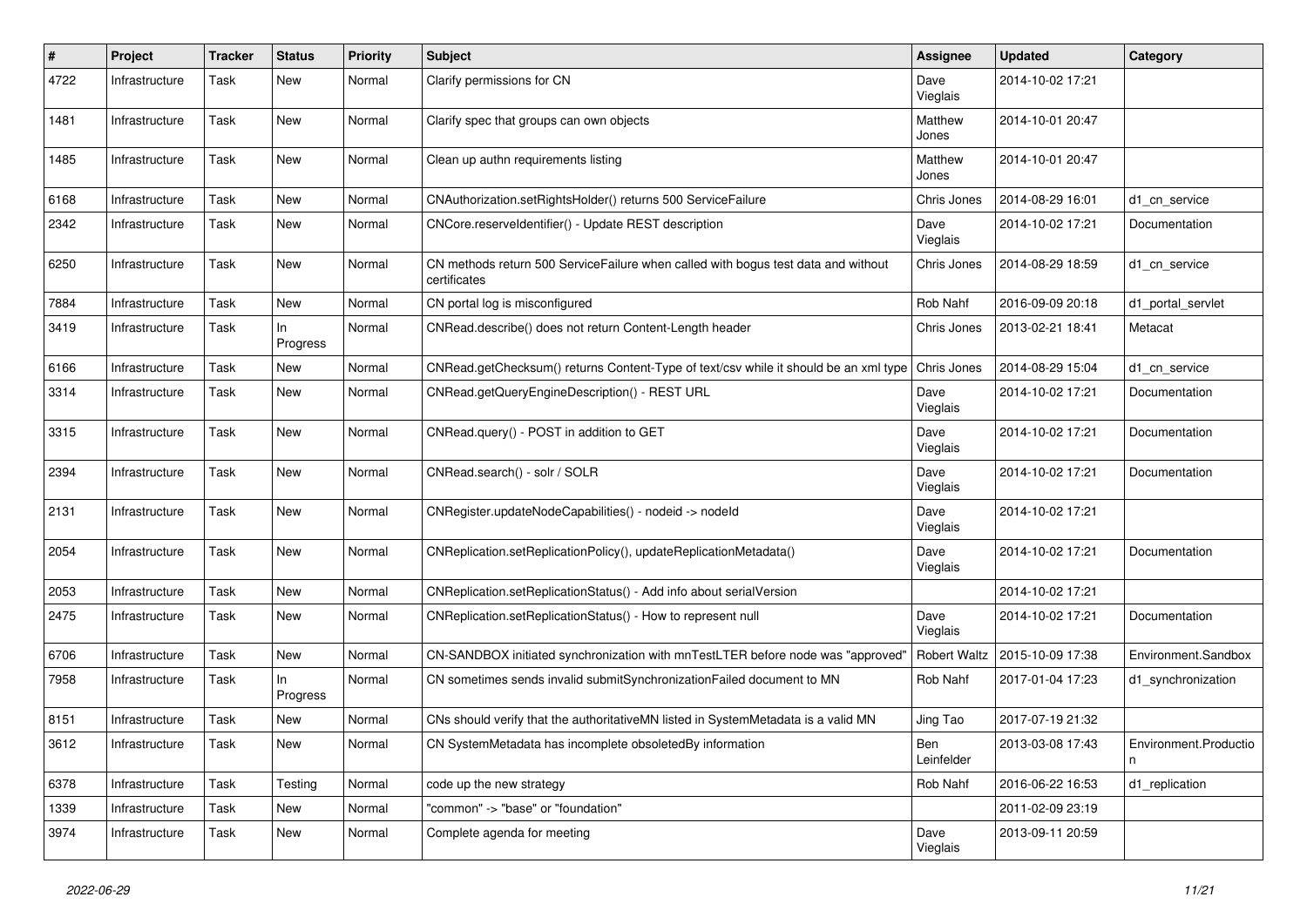| #    | Project        | <b>Tracker</b> | <b>Status</b>   | <b>Priority</b> | <b>Subject</b>                                                                | <b>Assignee</b>   | <b>Updated</b>   | Category                         |
|------|----------------|----------------|-----------------|-----------------|-------------------------------------------------------------------------------|-------------------|------------------|----------------------------------|
| 1467 | Infrastructure | Task           | In.<br>Progress | Normal          | Complete d1_schema changes for Authz and Authn.                               | Matthew<br>Jones  | 2014-10-01 20:47 | Documentation                    |
| 1334 | Infrastructure | Task           | New             | Normal          | Completely remove detailCode                                                  |                   | 2011-02-09 22:51 |                                  |
| 1890 | Infrastructure | Task           | New             | Normal          | Comply with Maven Central requirements for publishing artifacts               | Matthew<br>Jones  | 2011-10-27 21:39 |                                  |
| 1521 | Infrastructure | Task           | <b>New</b>      | Normal          | <b>Compressed Response</b>                                                    |                   | 2011-05-04 14:35 |                                  |
| 1225 | Infrastructure | Task           | <b>New</b>      | Normal          | Configure Hudson Metacat build                                                |                   | 2011-01-13 14:41 | Metacat                          |
| 1227 | Infrastructure | Task           | New             | Normal          | configure Hudson to build Mercury for deployment to a CN                      | Dave<br>Vieglais  | 2011-01-13 15:16 | d1_mercury                       |
| 3313 | Infrastructure | Task           | <b>New</b>      | Normal          | Configure indexer to handle inline eml data                                   | Skye<br>Roseboom  | 2012-10-08 21:01 | d1_indexer                       |
| 6565 | Infrastructure | Task           | <b>New</b>      | Normal          | Configure Jenkins jobs for ezid (ezid-client)                                 | Rob Nahf          | 2014-12-15 18:36 |                                  |
| 7890 | Infrastructure | Task           | In<br>Progress  | Normal          | configure jenkins-ucsb-1 apache server to host ubuntu repositories            | Rob Nahf          | 2017-04-19 19:12 |                                  |
| 6569 | Infrastructure | Task           | <b>New</b>      | Normal          | configure jobs for tag 1.0.1, 1.0.0 and 0.9.0                                 | Rob Nahf          | 2014-11-14 17:56 |                                  |
| 8237 | Infrastructure | Task           | New             | Normal          | Configure production environment to use new API key under KU ORCID membership | Dave<br>Vieglais  | 2018-01-09 02:21 | Authentication,<br>Authorization |
| 8817 | Infrastructure | Task           | <b>New</b>      | Normal          | Configure sitemaps on the CN                                                  | Jing Tao          | 2020-03-12 18:30 |                                  |
| 3577 | Infrastructure | Task           | New             | Normal          | Confusing message about "Ignored Tests present".                              | Rob Nahf          | 2013-02-14 22:36 | MNWebChecker                     |
| 8070 | Infrastructure | Task           | New             | Normal          | Consolidate the index application-context files                               | Jing Tao          | 2017-04-13 12:51 |                                  |
| 7641 | Infrastructure | Task           | <b>New</b>      | Normal          | contact ONEShare                                                              | Laura<br>Moyers   | 2016-02-12 16:40 | Environment.Productio<br>n       |
| 7612 | Infrastructure | Task           | In<br>Progress  | Normal          | Contact ORNLDAAC                                                              | Laura<br>Moyers   | 2016-02-11 18:02 | Environment.Productio            |
| 2956 | Infrastructure | Task           | In<br>Progress  | Normal          | content-checking tests for MNs entering an environment                        | Rob Nahf          | 2014-10-01 22:04 | d1_integration                   |
| 2343 | Infrastructure | Task           | <b>New</b>      | Normal          | Convert style sheets to separate product                                      | Ben<br>Leinfelder | 2012-02-15 17:43 |                                  |
| 7184 | Infrastructure | Task           | <b>New</b>      | Normal          | Create an Ansible script that can replace a server certificate                | <b>Nick Outin</b> | 2015-06-15 15:10 | <b>Support Operations</b>        |
| 4704 | Infrastructure | Task           | New             | Normal          | Create a view of MN holdings from a CN perspective                            | Dave<br>Vieglais  | 2014-04-09 15:33 |                                  |
| 3488 | Infrastructure | Task           | New             | Normal          | Create custom merge policy to support managing data/information inconsistency | Chris Jones       | 2014-03-14 17:27 | Metacat                          |
| 2545 | Infrastructure | Task           | New             | Normal          | create d1_integration tests using for MN.generateIdentifier                   | Rob Nahf          | 2014-10-02 17:54 | d1_integration                   |
| 2664 | Infrastructure | Task           | New             | Normal          | Create documentation for how transitivity is enacted for authorization        | Matthew<br>Jones  | 2014-10-01 20:47 | Authentication,<br>Authorization |
| 8792 | Infrastructure | Task           | <b>New</b>      | Normal          | Create landing page for redirection from ONEMercury                           |                   | 2019-05-01 14:03 |                                  |
| 1494 | Infrastructure | Task           | New             | Normal          | Create sequence diagrams for Authentication services.                         | Matthew<br>Jones  | 2014-10-01 20:47 |                                  |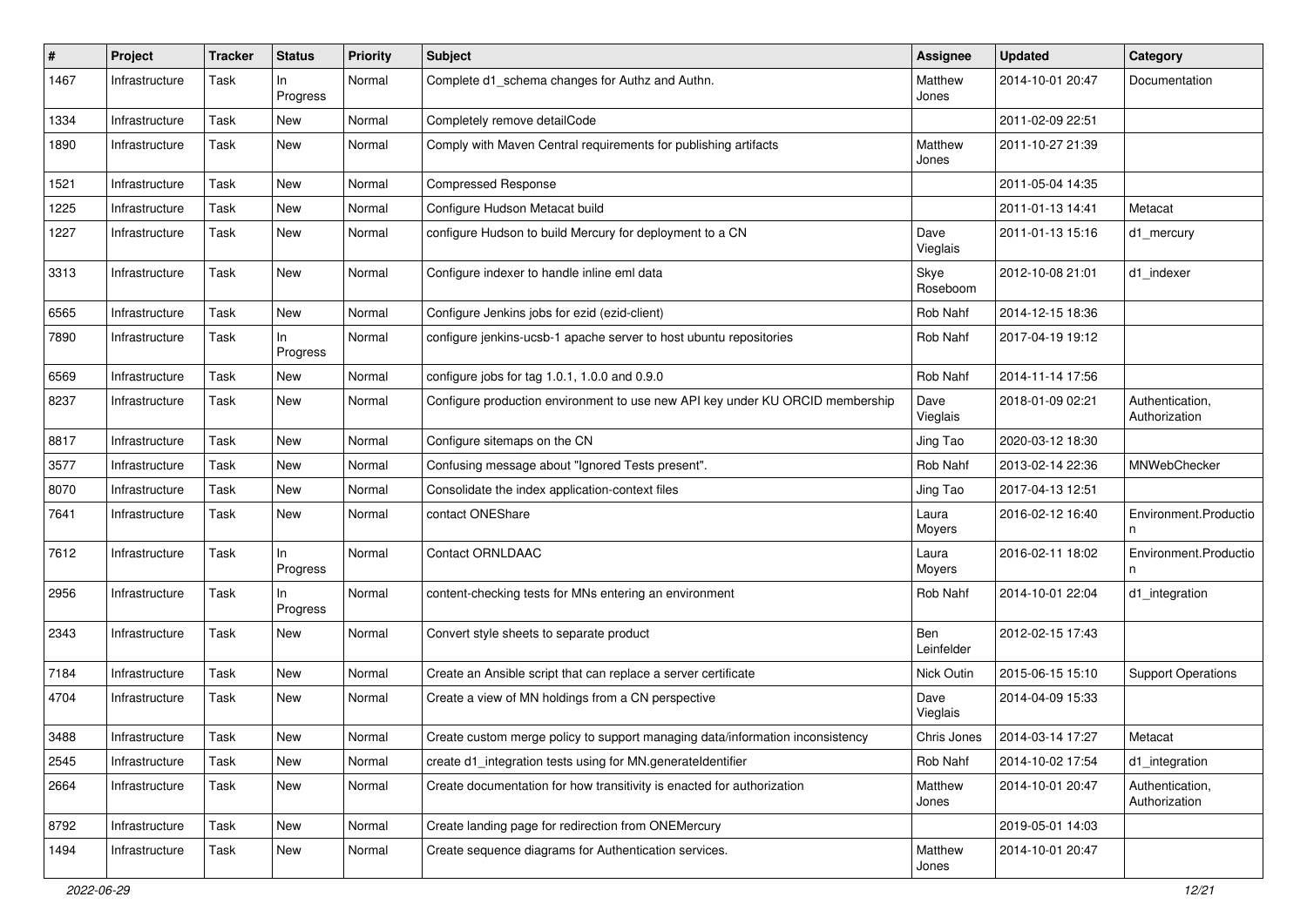| $\#$ | Project        | <b>Tracker</b> | <b>Status</b>   | <b>Priority</b> | <b>Subject</b>                                                                          | <b>Assignee</b>          | <b>Updated</b>   | Category                   |
|------|----------------|----------------|-----------------|-----------------|-----------------------------------------------------------------------------------------|--------------------------|------------------|----------------------------|
| 3046 | Infrastructure | Task           | In.<br>Progress | Normal          | Create utility to update ORE maps with invalid date formats                             | <b>Ben</b><br>Leinfelder | 2012-08-14 23:41 |                            |
| 6034 | Infrastructure | Task           | In<br>Progress  | Normal          | d1_client_cli CCI 2.0 support                                                           | Roger Dahl               | 2014-08-11 16:23 | d1_client_cli              |
| 6026 | Infrastructure | Task           | In<br>Progress  | Normal          | d1 common CCI 2.0 support                                                               | Roger Dahl               | 2014-08-01 15:49 | d1 common python           |
| 6033 | Infrastructure | Task           | In<br>Progress  | Normal          | d1_libclient_python CCI 2.0 support                                                     | Roger Dahl               | 2014-08-11 16:22 | d1_libclient_python        |
| 7922 | Infrastructure | Task           | <b>New</b>      | Normal          | DataONE Accessibility                                                                   | Isis Serna               | 2016-10-31 23:05 |                            |
| 6483 | Infrastructure | Task           | New             | Normal          | DataONE xsede VM at ORC                                                                 | Michael<br>Campfield     | 2014-10-24 10:54 |                            |
| 1484 | Infrastructure | Task           | New             | Normal          | Decide on format for Principals                                                         | Matthew<br>Jones         | 2014-10-01 20:47 |                            |
| 3643 | Infrastructure | Task           | <b>New</b>      | Normal          | Decide on future of stage-2 environment                                                 | <b>Robert Waltz</b>      | 2015-01-14 00:41 |                            |
| 2660 | Infrastructure | Task           | New             | Normal          | Deciding on a key size for D1 certs                                                     | Dave<br>Vieglais         | 2014-10-02 17:21 | Documentation              |
| 1471 | Infrastructure | Task           | New             | Normal          | Define implicit curator role at Member Nodes.                                           | Matthew<br>Jones         | 2014-10-01 20:47 |                            |
| 8514 | Infrastructure | Task           | New             | Normal          | deploy new Metacat / synchronization slows down because of increased cn.create<br>times | Rob Nahf                 | 2018-03-22 17:07 | d1 synchronization         |
| 2123 | Infrastructure | Task           | New             | Normal          | Description of serialVersion                                                            | Dave<br>Vieglais         | 2014-10-02 17:21 | Documentation              |
| 1073 | Infrastructure | Task           | New             | Normal          | Design client application authentication redirection approach                           | Matthew<br>Jones         | 2014-10-01 20:47 | d1_identity_manager        |
| 2169 | Infrastructure | Task           | In.<br>Progress | Normal          | Design content and layout for status page                                               | Dave<br>Vieglais         | 2012-03-14 20:40 | d1_monitor                 |
| 1482 | Infrastructure | Task           | New             | Normal          | Design mechanism to collapse two accounts into one                                      | Matthew<br>Jones         | 2014-10-01 20:47 |                            |
| 2035 | Infrastructure | Task           | New             | Normal          | Design nagios system for monitoring CN locations                                        | Nick Outin               | 2014-09-24 18:29 | d1_monitor                 |
| 3156 | Infrastructure | Task           | New             | Low             | Design Review: resource map indexing strategy                                           | Skye<br>Roseboom         | 2012-08-27 18:51 | d1 indexer                 |
| 1474 | Infrastructure | Task           | New             | Normal          | Design verification process for new accounts                                            | Matthew<br>Jones         | 2014-10-01 20:47 |                            |
| 5988 | Infrastructure | Task           | New             | Normal          | Determine cause of Idap "server not responding" errors between prod CNs                 | Jing Tao                 | 2014-07-22 23:18 | Hardware                   |
| 5498 | Infrastructure | Task           | New             | Normal          | Determine the cause of the Jun2014 cn-orc-1 out of memory issue                         | Michael<br>Campfield     | 2014-10-31 19:11 | Environment.Productio<br>n |
| 4246 | Infrastructure | Task           | In<br>Progress  | Normal          | Determine why cn-stage-ucsb-1 LDAP syncrepl is failing                                  | Michael<br>Campfield     | 2014-10-31 17:42 | Environment.Stage1         |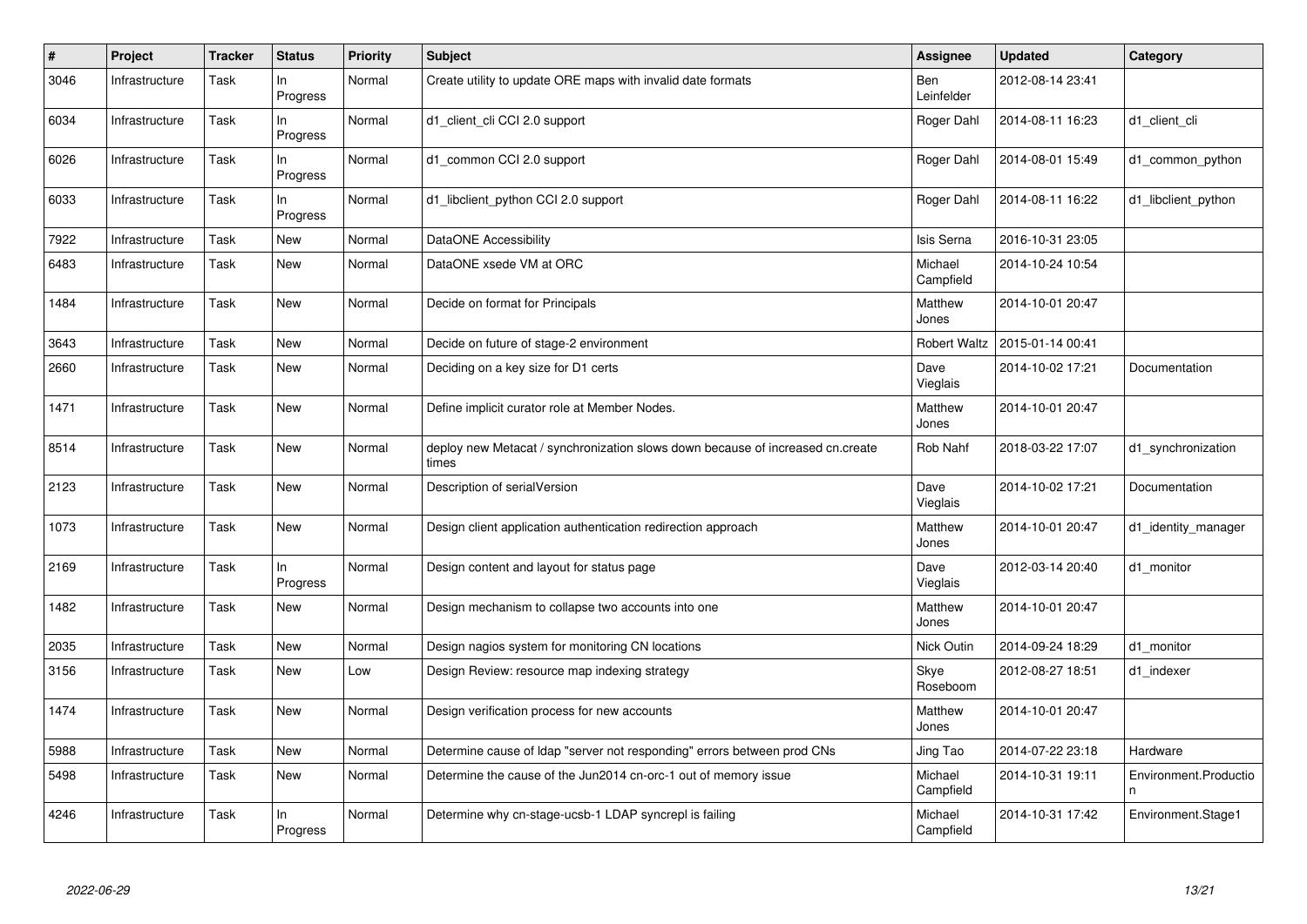| #    | Project        | <b>Tracker</b> | <b>Status</b>   | <b>Priority</b> | Subject                                                                                                            | <b>Assignee</b>     | <b>Updated</b>   | Category                         |
|------|----------------|----------------|-----------------|-----------------|--------------------------------------------------------------------------------------------------------------------|---------------------|------------------|----------------------------------|
| 2688 | Infrastructure | Task           | New             | Normal          | Develop guidelines for how Subject entries are handled - creation, normalization,<br>comparison                    | Dave<br>Vieglais    | 2014-09-24 18:27 | Documentation                    |
| 1035 | Infrastructure | Task           | ln.<br>Progress | Normal          | Develop reference architecture documents                                                                           | <b>Bruce Wilson</b> | 2011-03-03 19:26 | Documentation                    |
| 7176 | Infrastructure | Task           | <b>New</b>      | Normal          | Develop textual documentation for certificate management                                                           | Dave<br>Vieglais    | 2015-06-10 01:33 | Documentation                    |
| 7177 | Infrastructure | Task           | New             | Normal          | Develop video documentation for certificate management                                                             | Dave<br>Vieglais    | 2015-06-10 01:33 | Documentation                    |
| 4120 | Infrastructure | Task           | <b>New</b>      | Normal          | Display total data downloads in the SummaryView header                                                             | Skye<br>Roseboom    | 2014-03-31 17:41 | d1_dashboard                     |
| 6167 | Infrastructure | Task           | <b>New</b>      | Normal          | Docs for CNRead.search() say "SOLR" in capital but actual API expects "solr" in lower<br>case                      | Dave<br>Vieglais    | 2014-10-02 17:21 | Documentation                    |
| 8238 | Infrastructure | Task           | New             | Normal          | Document contacts and procedure for using KU ORCID membership API key                                              | Dave<br>Vieglais    | 2018-01-09 02:22 | Authentication,<br>Authorization |
| 2018 | Infrastructure | Task           | New             | Normal          | document DataONE CA operations procedures                                                                          | Matthew<br>Jones    | 2012-04-23 17:53 | <b>Support Operations</b>        |
| 2033 | Infrastructure | Task           | New             | Normal          | Document hardware / CN administrators and their contact info                                                       | Dave<br>Vieglais    | 2014-09-24 18:29 | Management                       |
| 8171 | Infrastructure | Task           | <b>New</b>      | Normal          | Document hazelcast components to be moved to postgres storage                                                      | Monica Ihli         | 2017-09-01 15:25 |                                  |
| 8169 | Infrastructure | Task           | New             | Normal          | Document process for changing the postgres master                                                                  | Monica Ihli         | 2017-09-01 15:09 |                                  |
| 2549 | Infrastructure | Task           | New             | Normal          | document the decision                                                                                              | Matthew<br>Jones    | 2012-03-27 22:03 | Authentication,<br>Authorization |
| 7883 | Infrastructure | Task           | New             | Normal          | Document the log files of relevance on Coordinating Nodes                                                          |                     | 2016-09-09 20:20 |                                  |
| 3811 | Infrastructure | Task           | New             | Normal          | Document the "non-standard" certificates being used for accessing content in DataONE<br>and it's member nodes      | Rob Nahf            | 2014-09-24 18:27 | <b>Support Operations</b>        |
| 3308 | Infrastructure | Task           | New             | Normal          | Document the process for removing content contributed from a specific member node<br>and/or the entire member node | Dave<br>Vieglais    | 2014-03-14 18:29 | <b>Support Operations</b>        |
| 2031 | Infrastructure | Task           | <b>New</b>      | Normal          | Document the structure and interconnections of VM host hardware at UCSB                                            | Nick Outin          | 2014-09-24 18:29 | Hardware                         |
| 2030 | Infrastructure | Task           | New             | Normal          | Document the structure and interconnections of VM host hardware at UNM                                             | Dave<br>Vieglais    | 2014-09-24 18:29 | Hardware                         |
| 2028 | Infrastructure | Task           | New             | Normal          | Document VM specifications for CNs                                                                                 | Dave<br>Vieglais    | 2014-09-24 18:29 | Management                       |
| 2029 | Infrastructure | Task           | New             | Normal          | Document VM specifications for replication MNs                                                                     | Dave<br>Vieglais    | 2014-09-24 18:29 | Management                       |
| 6396 | Infrastructure | Task           | In<br>Progress  | Normal          | embed jetty server in d1_integration to run WebTests locally                                                       | Rob Nahf            | 2014-10-01 20:34 | MNWebChecker                     |
| 3328 | Infrastructure | Task           | New             | Normal          | Enable a data preview from the search results page                                                                 | Chris Jones         | 2012-10-23 19:34 | d1 mercury                       |
| 8150 | Infrastructure | Task           | New             | Normal          | Enable CN certificate to alter authoritativeMN property in SystemMetadata                                          | Jing Tao            | 2017-07-19 21:27 |                                  |
| 3616 | Infrastructure | Task           | New             | Normal          | Enable ServiceMethodRestriction support in Metacat                                                                 | Chris Jones         | 2013-02-27 16:28 | Metacat                          |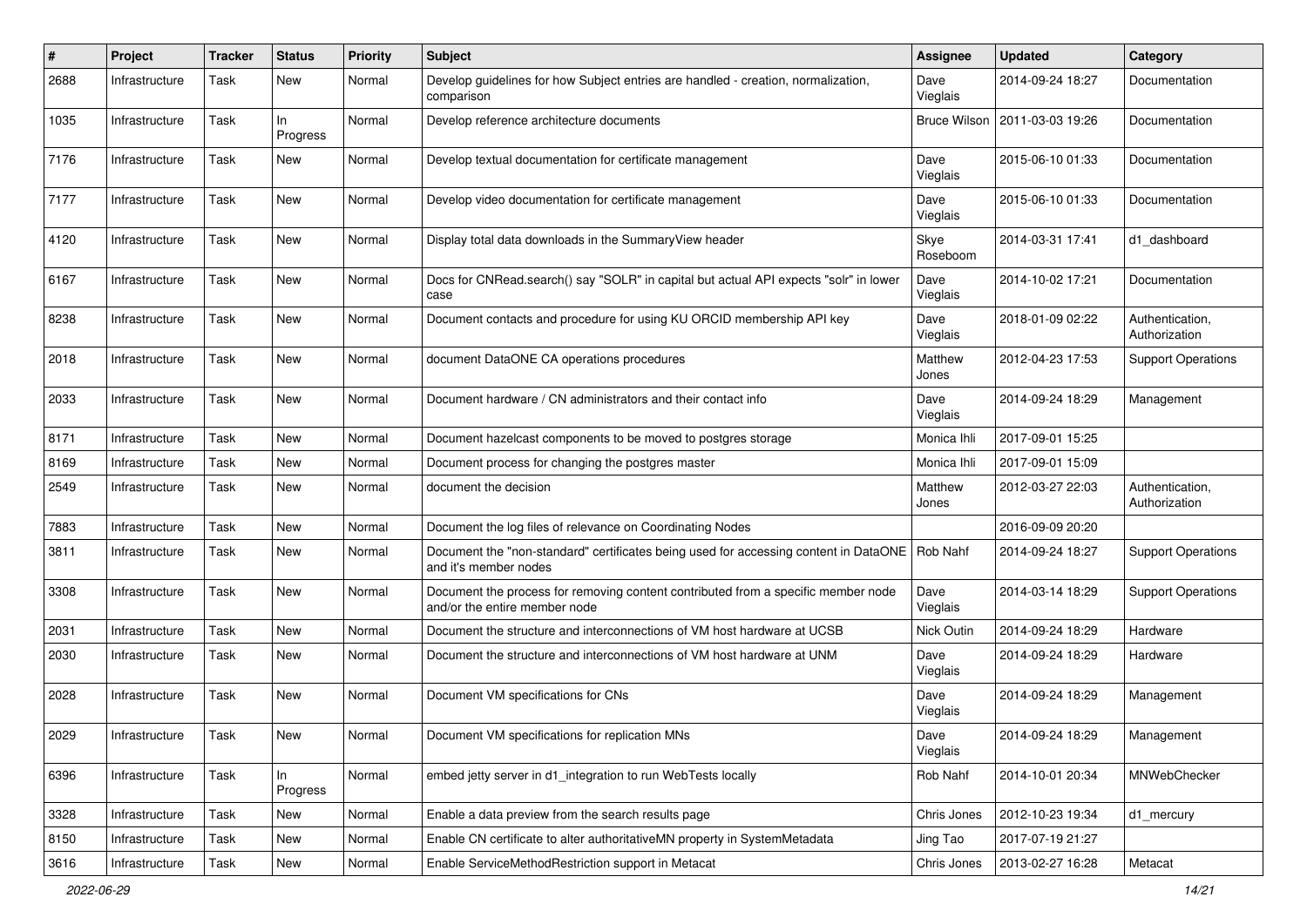| $\sharp$ | Project        | <b>Tracker</b> | <b>Status</b>   | <b>Priority</b> | Subject                                                                                                                           | <b>Assignee</b>          | <b>Updated</b>   | Category                  |
|----------|----------------|----------------|-----------------|-----------------|-----------------------------------------------------------------------------------------------------------------------------------|--------------------------|------------------|---------------------------|
| 7949     | Infrastructure | Task           | New             | Normal          | Ensure that there's no race condition where an entry can be added to "IN PROCESS" if<br>it is already present                     | Jing Tao                 | 2017-02-27 17:55 |                           |
| 2151     | Infrastructure | Task           | New             | Normal          | Ensuring that cited objects are not deleted                                                                                       |                          | 2011-12-23 04:20 |                           |
| 8168     | Infrastructure | Task           | New             | Normal          | Evaluate options for postgres replication configuration                                                                           | Monica Ihli              | 2017-09-01 15:11 |                           |
| 3438     | Infrastructure | Task           | New             | Normal          | Evaluate utility of schema.org                                                                                                    |                          | 2012-12-21 16:15 | Documentation             |
| 7104     | Infrastructure | Task           | New             | Normal          | Event index reindexing shouldn't require re-harvest from MNs                                                                      |                          | 2015-07-09 15:34 | d1_log_aggregation        |
| 2794     | Infrastructure | Task           | New             | Normal          | Exceptions: Remove unsupported exception serializations and add "header<br>serialization"                                         | Dave<br>Vieglais         | 2014-10-02 17:21 | Documentation             |
| 8755     | Infrastructure | Task           | <b>New</b>      | Normal          | Expand EML indexing support for EML 2.2                                                                                           | <b>Bryce</b><br>Mecum    | 2019-08-15 01:50 |                           |
| 1472     | Infrastructure | Task           | <b>New</b>      | Normal          | Explain revocation policies via MN curator.                                                                                       | Matthew<br>Jones         | 2014-10-01 20:47 |                           |
| 3468     | Infrastructure | Task           | New             | Normal          | Explore how CN.listObject can effectively use auto-incremented key                                                                | <b>Ben</b><br>Leinfelder | 2013-01-08 18:35 | Documentation             |
| 5137     | Infrastructure | Task           | <b>New</b>      | Normal          | Fix DataONE CA chain file location in cn-buildout                                                                                 | Chris Jones              | 2014-04-25 15:06 | d1_cn_buildout            |
| 1502     | Infrastructure | Task           | New             | Normal          | Fix hierarchy of permission levels.                                                                                               | Matthew<br>Jones         | 2014-10-01 20:47 | Documentation             |
| 3596     | Infrastructure | Task           | New             | Normal          | Fix Merritt Repository resource map typing of triple objects                                                                      | John Kunze               | 2013-02-19 02:27 | mn.Merritt                |
| 3333     | Infrastructure | Task           | New             | Low             | Generalize mk_* scripts for host name                                                                                             | Dave<br>Vieglais         | 2012-10-11 18:50 | <b>Support Operations</b> |
| 3115     | Infrastructure | Task           | New             | Normal          | Get R client into working state.                                                                                                  | Andrew<br>Pippin         | 2012-08-02 17:32 |                           |
| 7774     | Infrastructure | Task           | New             | Normal          | GMN: Move to Let's Encrypt                                                                                                        |                          | 2016-05-09 22:16 |                           |
| 1236     | Infrastructure | Task           | New             | Normal          | Highly variable response times from cn.dataone.org                                                                                |                          | 2011-01-17 16:34 | d1 cn service             |
| 1414     | Infrastructure | Task           | New             | Normal          | How to represent additional Node attributes.                                                                                      |                          | 2011-03-09 06:16 |                           |
| 1518     | Infrastructure | Task           | New             | Normal          | How to support caching                                                                                                            |                          | 2011-05-04 14:33 |                           |
| 1519     | Infrastructure | Task           | New             | Normal          | HTTP Byte Range Requests                                                                                                          |                          | 2011-05-04 14:34 |                           |
| 3810     | Infrastructure | Task           | New             | Normal          | Identify and setup location for user oriented operational docs                                                                    | Dave<br>Vieglais         | 2014-09-24 18:27 | <b>Support Operations</b> |
| 1061     | Infrastructure | Task           | In.<br>Progress | Normal          | Identify approach to IdentityMapping                                                                                              | Matthew<br>Jones         | 2014-10-01 20:47 |                           |
| 8506     | Infrastructure | Task           | New             | Normal          | Identify ISO metadata terms appropriate for population of data citation elements of the<br>solr search index                      |                          | 2018-10-04 18:17 |                           |
| 8170     | Infrastructure | Task           | <b>New</b>      | Normal          | Identify the components that are currently managed in LDAP on the Coordinating<br>Nodes and how these may be migrated to postgres | Monica Ihli              | 2017-09-01 15:20 |                           |
| 3373     | Infrastructure | Task           | New             | Normal          | If id contains "/", the MNode.getSysteMetadata method fails.                                                                      |                          | 2012-11-06 02:05 |                           |
| 991      | Infrastructure | Task           | New             | Low             | implement HEAD /resolve/ <guid></guid>                                                                                            |                          | 2010-10-13 22:02 |                           |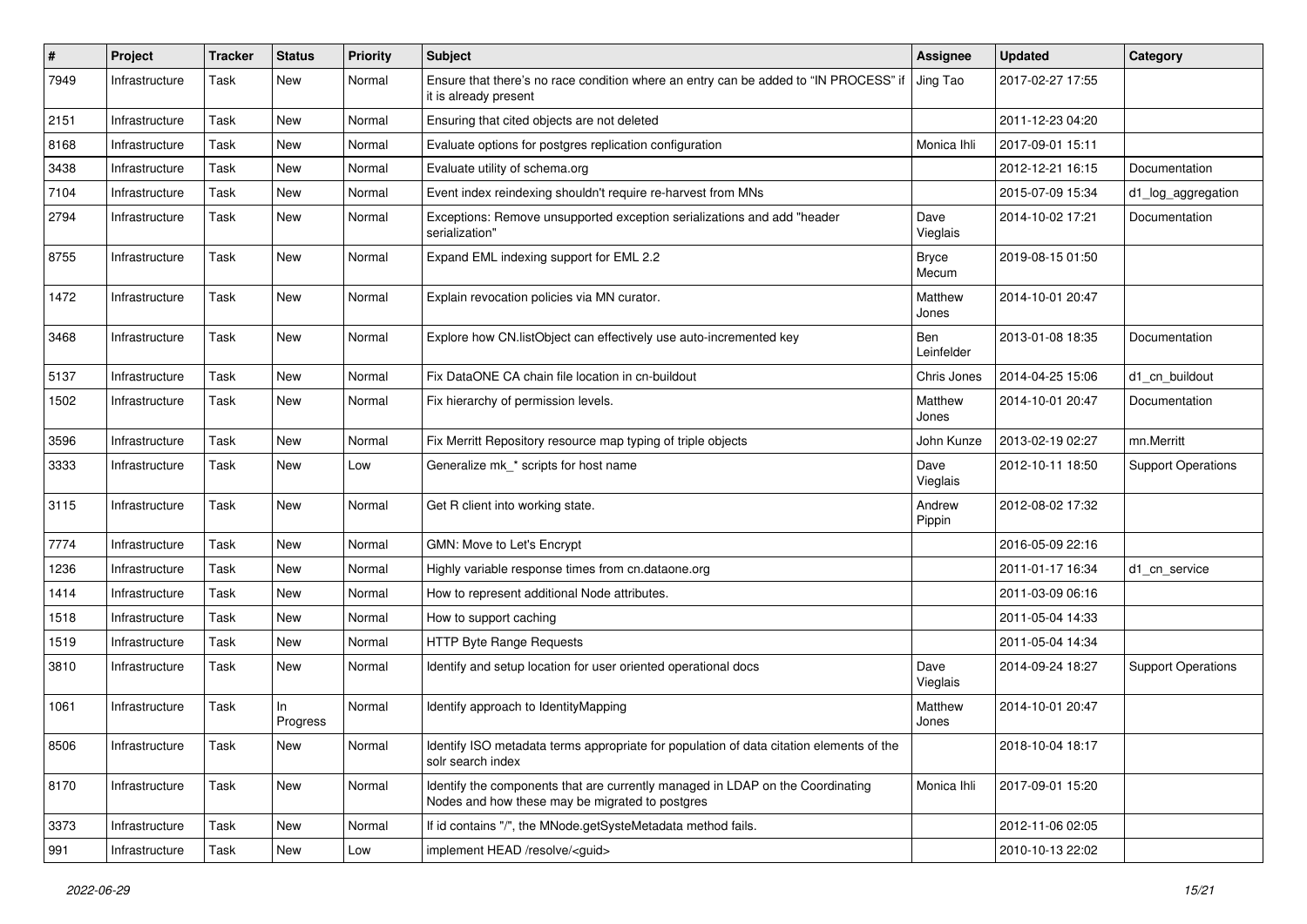| $\vert$ # | Project        | <b>Tracker</b> | <b>Status</b>   | <b>Priority</b> | <b>Subject</b>                                                                                                   | <b>Assignee</b>   | Updated          | Category                   |
|-----------|----------------|----------------|-----------------|-----------------|------------------------------------------------------------------------------------------------------------------|-------------------|------------------|----------------------------|
| 995       | Infrastructure | Task           | New             | Normal          | implement JSON formatted OLLs                                                                                    |                   | 2010-10-25 16:45 |                            |
| 6025      | Infrastructure | Task           | In<br>Progress  | Normal          | Implement support for CCI v2.0 in Python stack                                                                   | Roger Dahl        | 2014-08-01 15:49 |                            |
| 3465      | Infrastructure | Task           | New             | Normal          | Improve Metacat listObject slicing                                                                               | Ben<br>Leinfelder | 2013-01-08 18:54 | Metacat                    |
| 8499      | Infrastructure | Task           | New             | Normal          | Improve rendering of http://www.isotc211.org/2005/gmd-pangaea in search UI                                       |                   | 2018-05-01 01:07 |                            |
| 3175      | Infrastructure | Task           | New             | Normal          | Include dataoneTypes.xsd in Metacat registered schemas                                                           | Chris Jones       | 2012-10-05 14:23 | Metacat                    |
| 3610      | Infrastructure | Task           | ln.<br>Progress | Normal          | Include ESRI-specific FGDC metadata schema in object format list                                                 | Chris Jones       | 2013-07-03 00:23 | Environment.Productio<br>n |
| 7767      | Infrastructure | Task           | New             | Normal          | In DataONE search results, move map display to map extent                                                        | Dave<br>Vieglais  | 2016-05-04 18:31 |                            |
| 8824      | Infrastructure | Task           | ln.<br>Progress | High            | Install Apache 2.4.39 and disable TLSv1.3 on CNs                                                                 | Dave<br>Vieglais  | 2019-06-19 12:11 |                            |
| 817       | Infrastructure | Task           | New             | Low             | Integration testing: Make Java and Python stack return values equal for each function.                           | Roger Dahl        | 2012-10-08 18:47 |                            |
| 1556      | Infrastructure | Task           | ln.<br>Progress | High            | Interns mailing list                                                                                             |                   | 2011-05-12 23:02 |                            |
| 8080      | Infrastructure | Task           | In.<br>Progress | Normal          | ioslate queue creation logic from processing logic from the queue definition logic                               | Rob Nahf          | 2017-05-09 22:55 | d1_indexer                 |
| 3509      | Infrastructure | Task           | New             | Normal          | Issue certificates from D1TestIntCA for dev environment nodes, and revoke certificates<br>signed by D1TestCA     | Chris Jones       | 2014-09-24 18:25 | <b>Support Operations</b>  |
| 3510      | Infrastructure | Task           | New             | Normal          | Issue certificates from D1TestIntCA for sandbox environment nodes, and revoke<br>certificates signed by D1TestCA | Chris Jones       | 2014-09-24 18:25 | <b>Support Operations</b>  |
| 3511      | Infrastructure | Task           | New             | Normal          | Issue certificates from D1TestIntCA for stage environment nodes, and revoke<br>certificates signed by D1TestCA   | Chris Jones       | 2014-09-24 18:25 | <b>Support Operations</b>  |
| 3512      | Infrastructure | Task           | New             | Normal          | Issue production client certificates for mn-{ucsb orc unm}-2.dataone.org replica target<br>nodes                 | Dave<br>Vieglais  | 2013-01-23 16:34 | Environment.Productio<br>n |
| 3108      | Infrastructure | Task           | New             | Normal          | lastHarvested date is always equal to the current time.                                                          | Dave<br>Vieglais  | 2012-07-30 22:11 |                            |
| 1001      | Infrastructure | Task           | New             | Normal          | Link documentation living with projects into ArchitectureDocs                                                    |                   | 2010-10-21 14:55 |                            |
| 6624      | Infrastructure | Task           | New             | Normal          | link Node Identity arch. spec. to OperationDocs Node Reg page                                                    |                   | 2014-11-21 20:29 | Documentation              |
| 2133      | Infrastructure | Task           | New             | Normal          | listObjects() datetime slicing                                                                                   |                   | 2011-12-12 23:15 |                            |
| 1335      | Infrastructure | Task           | New             | Normal          | Local caching of the d1 schema.                                                                                  |                   | 2011-02-09 22:56 |                            |
| 7538      | Infrastructure | Task           | New             | Normal          | look at nodeFactory in how it builds mock CNodes                                                                 | Rob Nahf          | 2015-12-10 17:03 | d1_libclient_java          |
| 7607      | Infrastructure | Task           | New             | Normal          | LTER_EUROPE refuses the production CN from harvesting log records                                                | Laura<br>Moyers   | 2016-06-09 16:34 | Environment.Productio<br>n |
| 4136      | Infrastructure | Task           | ln.<br>Progress | Normal          | Make cosmetic changes to the distribution map                                                                    | Chris Jones       | 2014-03-31 17:41 | d1 dashboard               |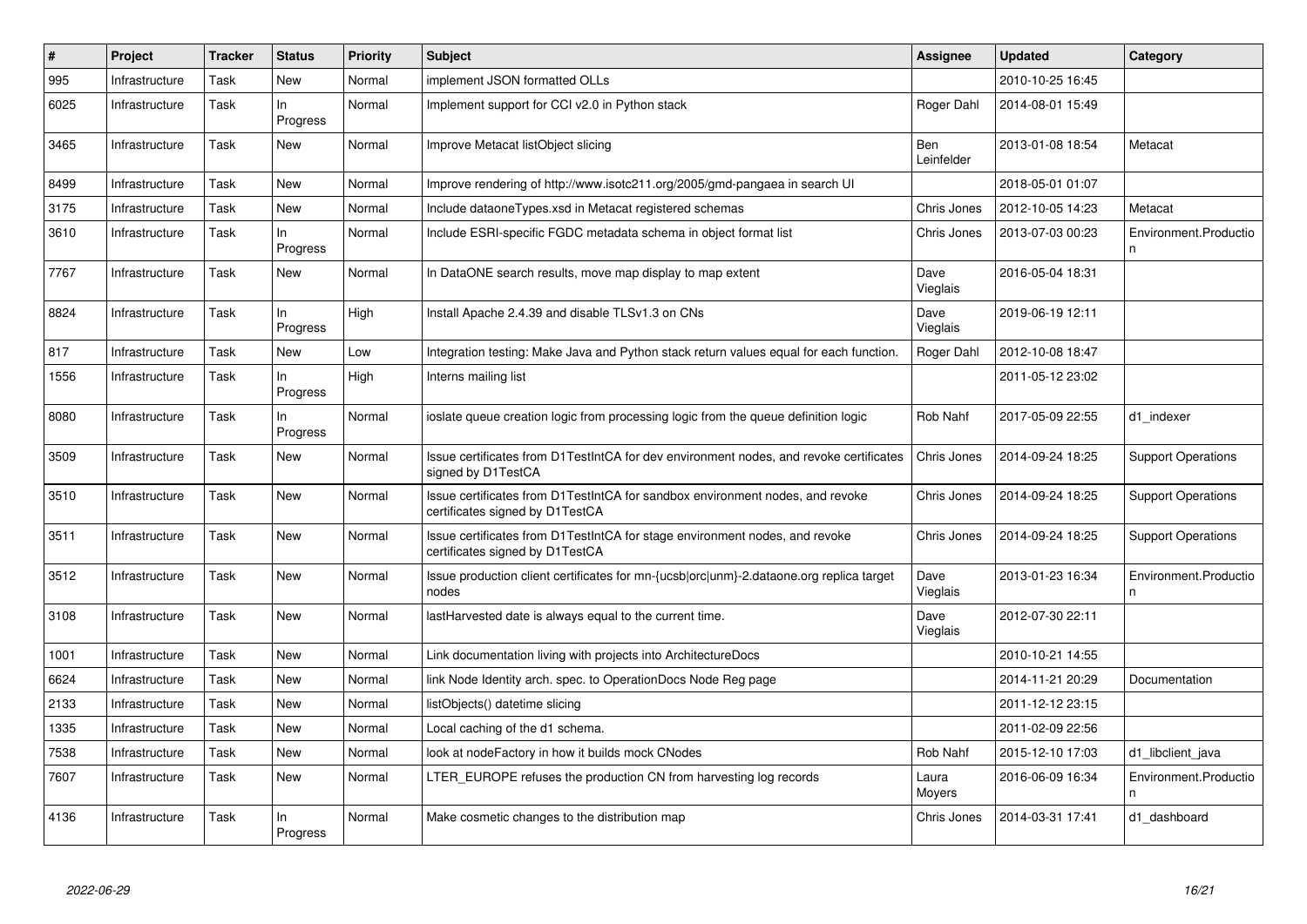| #    | Project        | <b>Tracker</b> | <b>Status</b>   | <b>Priority</b> | Subject                                                                                  | <b>Assignee</b>       | <b>Updated</b>   | Category           |
|------|----------------|----------------|-----------------|-----------------|------------------------------------------------------------------------------------------|-----------------------|------------------|--------------------|
| 1473 | Infrastructure | Task           | New             | Normal          | Make default access policy explicit in Authz docs.                                       | Matthew<br>Jones      | 2014-10-01 20:47 |                    |
| 8775 | Infrastructure | Task           | ln.<br>Progress | Normal          | Make taxonomic rank fields in Solr index non-case-sensitive                              | <b>Bryce</b><br>Mecum | 2019-03-11 23:35 |                    |
| 8811 | Infrastructure | Task           | New             | Normal          | Merge 2.3.9 changes to trunk                                                             | Jing Tao              | 2019-05-21 13:06 |                    |
| 4210 | Infrastructure | Task           | Testing         | Immediate       | Metacat does not set serialVersion correctly in CNodeService archive() or delete()       | Chris Jones           | 2013-12-20 16:12 | Metacat            |
| 8224 | Infrastructure | Task           | New             | Normal          | metacat not promoting node token privs for solr                                          | Jing Tao              | 2017-12-04 19:33 | Metacat            |
| 3626 | Infrastructure | Task           | New             | Normal          | Metacat should use correct object format for ESRI profile metadata                       | Ben<br>Leinfelder     | 2013-02-27 23:56 | Metacat            |
| 1808 | Infrastructure | Task           | <b>New</b>      | Normal          | MNAuthorization.isAuthorized() -> assertAuthorized()                                     |                       | 2011-10-04 16:08 |                    |
| 7279 | Infrastructure | Task           | New             | Normal          | MN implementation documentation - need document management solution                      | Dave<br>Vieglais      | 2015-07-28 22:24 | Documentation      |
| 3907 | Infrastructure | Task           | <b>New</b>      | Normal          | MN Integration Test - verify system metadata returned matches expected                   | Rob Nahf              | 2013-08-09 18:48 | d1_integration     |
| 3467 | Infrastructure | Task           | New             | Normal          | MN.listObject should use auto-incremented key                                            | Ben<br>Leinfelder     | 2013-01-08 18:31 | Metacat            |
| 2793 | Infrastructure | Task           | New             | Normal          | MNRead.describe() - Document special requirement of returning D1 exceptions in<br>header | Dave<br>Vieglais      | 2014-10-02 17:21 | Documentation      |
| 4723 | Infrastructure | Task           | New             | Normal          | MN recognition of CN                                                                     | Dave<br>Vieglais      | 2014-10-02 17:21 |                    |
| 2646 | Infrastructure | Task           | New             | Normal          | MNReplication.getReplica() - Add information about CNReplication.isNodeAuthorized()      | Dave<br>Vieglais      | 2014-10-02 17:21 | Documentation      |
| 2142 | Infrastructure | Task           | New             | Normal          | MNReplication.getReplica() - include PID in signature                                    | Dave<br>Vieglais      | 2014-10-02 17:21 | Documentation      |
| 2826 | Infrastructure | Task           | New             | Normal          | MNStorage.archive() - Permissions                                                        | Dave<br>Vieglais      | 2014-10-02 17:21 | Documentation      |
| 2508 | Infrastructure | Task           | New             | Normal          | MNStorage.delete(), MNStorage.update() - Action must be denied for replicas.             | Dave<br>Vieglais      | 2014-10-02 17:21 | Documentation      |
| 2809 | Infrastructure | Task           | <b>New</b>      | Normal          | MNStorage.update() - Make behavior explicit                                              | Dave<br>Vieglais      | 2014-10-02 17:21 | Documentation      |
| 4125 | Infrastructure | Task           | New             | Normal          | Mock up an informational section of the Member Node detail view                          | Chris Jones           | 2014-03-31 17:41 | d1 dashboard       |
| 4147 | Infrastructure | Task           | In.<br>Progress | Normal          | Modify d1_spatial_reporter.py to produce custom JSON output                              | Chris<br>Brumgard     | 2014-03-31 17:41 | d1 cn tools        |
| 2896 | Infrastructure | Task           | New             | Normal          | Modify the admin DN in createObjectformat script per environment                         | Chris Jones           | 2012-10-05 14:23 | d1_cn_buildout     |
| 3082 | Infrastructure | Task           | New             | Normal          | Morpho should not rely on CN for any critical features                                   |                       | 2013-03-02 05:26 | Morpho             |
| 6478 | Infrastructure | Task           | New             | Normal          | move mncheck VM to a different VMhost                                                    | Dave<br>Vieglais      | 2014-10-01 20:34 | MNWebChecker       |
| 8091 | Infrastructure | Task           | In<br>Progress  | Normal          | Mysterious sync failure of an eml object from the GOA node                               | Jing Tao              | 2017-05-09 21:33 | dataone-cn-os-core |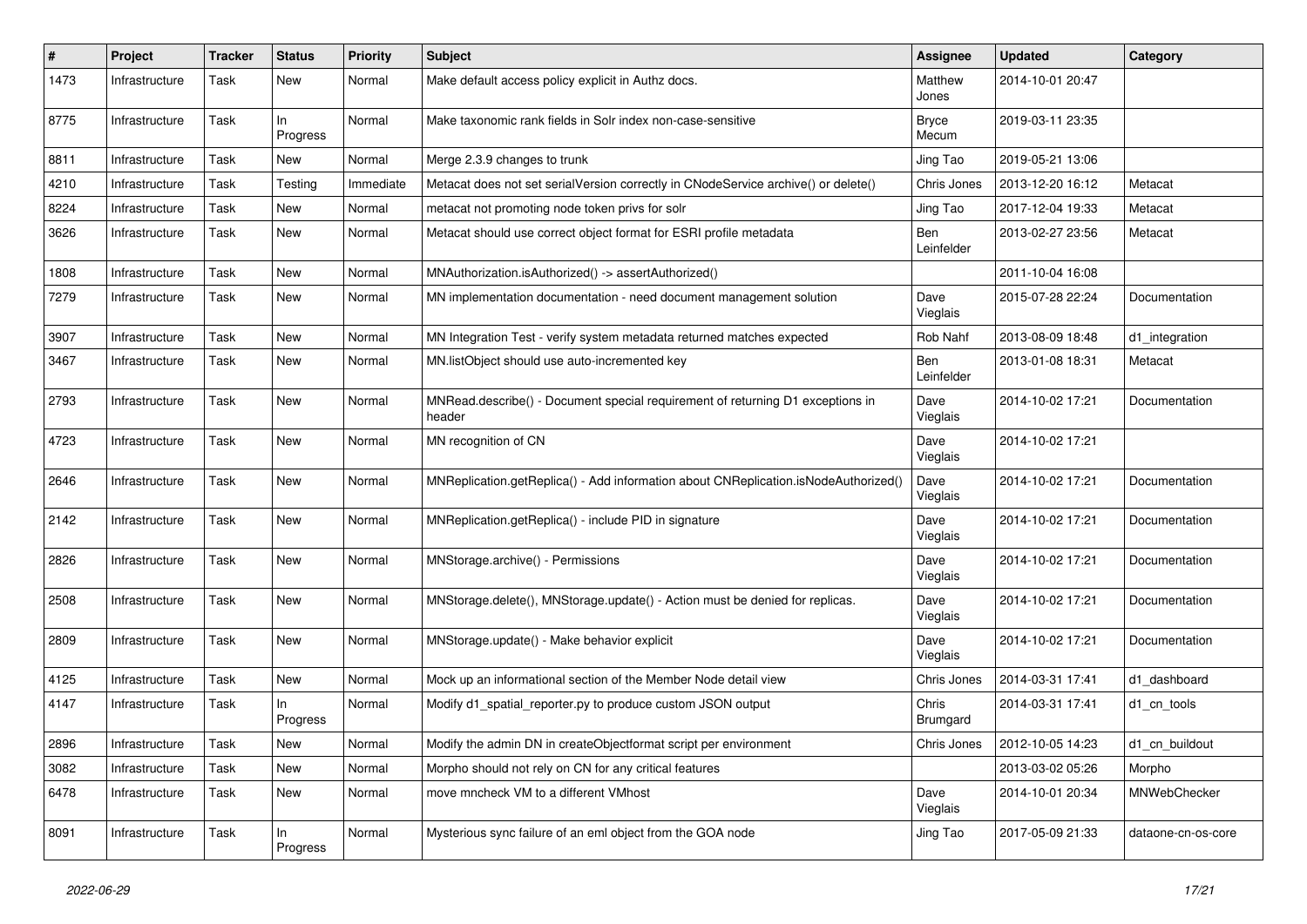| $\#$ | Project        | <b>Tracker</b> | <b>Status</b>   | <b>Priority</b> | <b>Subject</b>                                                                   | <b>Assignee</b>    | <b>Updated</b>   | Category                         |
|------|----------------|----------------|-----------------|-----------------|----------------------------------------------------------------------------------|--------------------|------------------|----------------------------------|
| 3925 | Infrastructure | Task           | New             | Normal          | navigate through the ResourceMap confirm existence of identifiers on the MN      | Rob Nahf           | 2014-10-01 22:04 | MNWebChecker                     |
| 3142 | Infrastructure | Task           | New             | Normal          | Need a new local search mechanism                                                |                    | 2013-03-02 05:15 |                                  |
| 1671 | Infrastructure | Task           | New             | Normal          | Need folder for DUG, accessible by DUG members                                   | Matthew<br>Jones   | 2011-07-12 12:09 | <b>Support Operations</b>        |
| 2827 | Infrastructure | Task           | ln.<br>Progress | Normal          | nesting groups requires schema change*                                           | Dave<br>Vieglais   | 2015-06-25 22:00 | d1_schemas                       |
| 3598 | Infrastructure | Task           | New             | Normal          | Node document subject description is a bit unclear                               | Dave<br>Vieglais   | 2014-10-02 17:21 | Documentation                    |
| 4192 | Infrastructure | Task           | ln.<br>Progress | Normal          | Notify MN implementations of the discrepancy in exception definition             | Dave<br>Vieglais   | 2014-09-24 18:28 | Management                       |
| 7606 | Infrastructure | Task           | ln.<br>Progress | Normal          | NRDC does not trust the CN certificate for log harvesting                        | Laura<br>Moyers    | 2016-04-06 16:14 | Environment.Productio<br>n       |
| 3067 | Infrastructure | Task           | New             | Normal          | Old DAAC PIDs to archive                                                         | Dave<br>Vieglais   | 2013-01-02 14:14 | mn.Mercury                       |
| 7850 | Infrastructure | Task           | New             | Normal          | Passing SID to MNRead.systemMetadataChanged()                                    | Dave<br>Vieglais   | 2016-07-20 20:00 |                                  |
| 3635 | Infrastructure | Task           | New             | Normal          | Phase two Morpho implementation                                                  | Ben<br>Leinfelder  | 2013-03-25 22:49 |                                  |
| 3924 | Infrastructure | Task           | <b>New</b>      | Normal          | Pids in ObjectList should be the same as pids in the systemMetadata Map          | Rob Nahf           | 2014-10-01 22:04 | MNWebChecker                     |
| 3109 | Infrastructure | Task           | ln.<br>Progress | Normal          | PISCO/LTER revision history with SBC documents                                   | Ben<br>Leinfelder  | 2012-07-31 01:34 |                                  |
| 8026 | Infrastructure | Task           | Testing         | High            | Portal reaches the maximum capacity in a pool                                    | Jing Tao           | 2017-03-14 00:36 | d1 portal servlet                |
| 1331 | Infrastructure | Task           | New             | Normal          | Possibly combine MN_crud.create() and MN_crud.update()                           |                    | 2011-02-09 22:44 |                                  |
| 1332 | Infrastructure | Task           | New             | Normal          | Possibly remove MN_crud.update()                                                 |                    | 2011-02-09 22:50 |                                  |
| 2281 | Infrastructure | Task           | <b>New</b>      | Low             | Possibly update the Identity Management and Authenticated Session Management doc | Matthew<br>Jones   | 2014-10-01 20:47 | Authentication,<br>Authorization |
| 2594 | Infrastructure | Task           | <b>New</b>      | Normal          | Prepare a Mercury MN overview for the workshop                                   | Giri<br>Palanisamy | 2012-04-09 22:59 | mn.Mercury                       |
| 2593 | Infrastructure | Task           | New             | Normal          | Prepare science data and metadata content for the workshop                       | Dave<br>Vieglais   | 2012-04-09 22:52 |                                  |
| 8079 | Infrastructure | Task           | ln.<br>Progress | Normal          | prototype durable task processing for d1 index processor                         | Rob Nahf           | 2017-04-26 05:45 | d1 indexer                       |
| 5531 | Infrastructure | Task           | Testing         | Normal          | Provide overview of replication process for MN implementors                      | Matthew<br>Jones   | 2014-10-02 17:21 | Documentation                    |
| 7744 | Infrastructure | Task           | New             | Normal          | put together initial design                                                      |                    | 2016-06-22 17:19 |                                  |
| 1234 | Infrastructure | Task           | New             | Normal          | Record performance metrics for member nodes                                      |                    | 2011-01-15 02:52 |                                  |
| 6375 | Infrastructure | Task           | In<br>Progress  | Normal          | Refactor out dependency on a working CN                                          | Rob Nahf           | 2016-06-22 16:53 | d1_replication                   |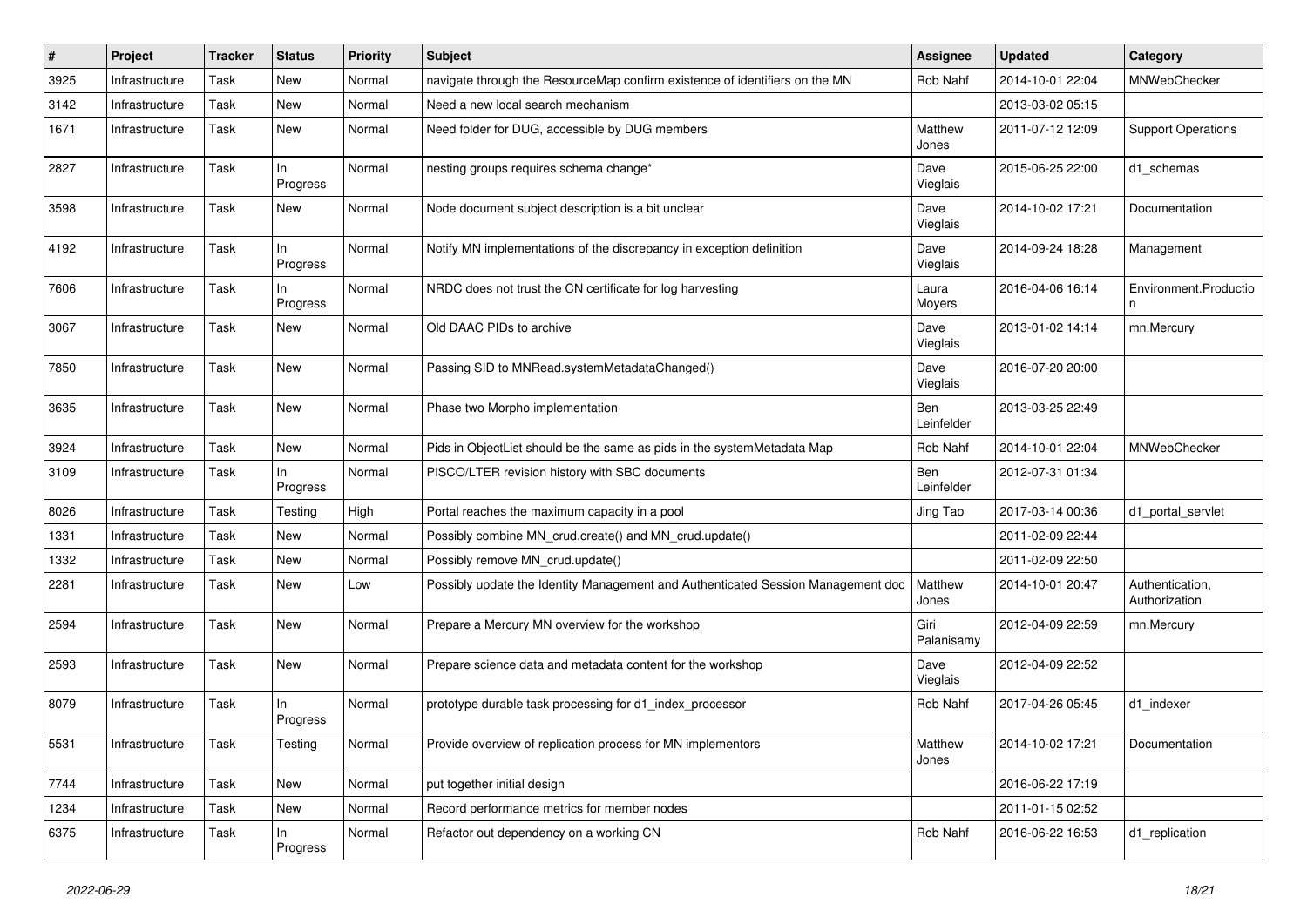| #    | Project        | <b>Tracker</b> | <b>Status</b>   | Priority | <b>Subject</b>                                                                                          | <b>Assignee</b>     | <b>Updated</b>   | Category                   |
|------|----------------|----------------|-----------------|----------|---------------------------------------------------------------------------------------------------------|---------------------|------------------|----------------------------|
| 1660 | Infrastructure | Task           | New             | Normal   | Refactor REST calls so that mandatory args are part of the URL and optional args are<br>key/value pairs |                     | 2011-06-28 21:35 |                            |
| 4717 | Infrastructure | Task           | <b>New</b>      | Normal   | refresh client certificate for mn-unm-2.dataone.org                                                     |                     | 2014-09-24 18:14 |                            |
| 4714 | Infrastructure | Task           | In<br>Progress  | Normal   | Refresh client certificate for MN urn:node:TFRI                                                         | Chris Jones         | 2014-09-24 18:14 | Environment.Productio      |
| 4715 | Infrastructure | Task           | In.<br>Progress | Normal   | Refresh client certificate for urn:node:CLOAKN                                                          | Chris Jones         | 2014-09-24 18:14 |                            |
| 4716 | Infrastructure | Task           | In.<br>Progress | Normal   | refresh client certificate for urn:node:DRYAD                                                           | Chris Jones         | 2014-09-24 18:14 | Environment.Productio<br>n |
| 6372 | Infrastructure | Task           | In<br>Progress  | Normal   | rehabilitate ReplicationManager "unit" tests                                                            | Rob Nahf            | 2016-06-22 16:53 | d1_replication             |
| 6514 | Infrastructure | Task           | <b>New</b>      | Normal   | Reharvest all Records to build initial cache                                                            | <b>Robert Waltz</b> | 2015-01-13 15:56 | d1_log_aggregation         |
| 8222 | Infrastructure | Task           | <b>New</b>      | Normal   | reindex all isotc211 content in production to reflect final decisions from origin field<br>mapping      | Dave<br>Vieglais    | 2018-03-22 16:56 | d1_indexer                 |
| 3864 | Infrastructure | Task           | In<br>Progress  | Normal   | Release CCI 1.2.1 Features                                                                              | Chris Jones         | 2013-09-12 20:04 | Environment.Productio<br>n |
| 3114 | Infrastructure | Task           | In.<br>Progress | Normal   | Release D1_CLIENT_CLI and prepare for version 2                                                         | Andrew<br>Pippin    | 2012-08-02 17:27 |                            |
| 8105 | Infrastructure | Task           | <b>New</b>      | Normal   | Remove dataone-mercury from production CNs                                                              | Jing Tao            | 2018-03-02 22:17 | d1_mercury                 |
| 8807 | Infrastructure | Task           | <b>New</b>      | Normal   | remove old versions of postgres                                                                         |                     | 2019-05-21 12:47 |                            |
| 8808 | Infrastructure | Task           | <b>New</b>      | Normal   | Remove old versions of Tomcat                                                                           |                     | 2019-05-21 12:49 |                            |
| 6760 | Infrastructure | Task           | <b>New</b>      | Normal   | rename mnDemo9 node                                                                                     |                     | 2015-01-14 00:44 |                            |
| 4719 | Infrastructure | Task           | In<br>Progress  | Normal   | Replace CN client certificate                                                                           | Chris Jones         | 2014-09-24 18:14 | Environment.Productio<br>n |
| 8793 | Infrastructure | Task           | New             | Normal   | Replace ONEMercury installation                                                                         |                     | 2019-05-01 14:04 |                            |
| 4713 | Infrastructure | Task           | New             | Normal   | replace SSL cert fo cn-orc-1.dataone.org                                                                |                     | 2014-09-24 18:14 |                            |
| 4712 | Infrastructure | Task           | <b>New</b>      | Normal   | replace SSL cert for cn-ucsb-1.dataone.org                                                              |                     | 2014-09-24 18:14 |                            |
| 4711 | Infrastructure | Task           | New             | Normal   | replace SSL Certs for cn-unm-1.dataone.org                                                              |                     | 2014-09-24 18:14 |                            |
| 8746 | Infrastructure | Task           | New             | Normal   | Require email address from user when logging in via ORCID                                               |                     | 2018-11-16 05:57 |                            |
| 6394 | Infrastructure | Task           | New             | Normal   | Resolve SSL certificate connection errors for UNM Epscor Tier 4 MN in development                       | Chris Jones         | 2014-09-18 18:39 | <b>Support Operations</b>  |
| 8206 | Infrastructure | Task           | <b>New</b>      | Normal   | Review and adjust memory allocation to Solr and zookeeper                                               |                     | 2017-10-24 16:03 |                            |
| 8230 | Infrastructure | Task           | New             | Normal   | review bouncy castle version                                                                            | <b>Rob Nahf</b>     | 2018-03-02 21:48 | d1_libclient_java          |
| 3901 | Infrastructure | Task           | New             | Normal   | Review Mozilla Persona as an alternative for identity management                                        | Dave<br>Vieglais    | 2013-08-09 11:57 | Documentation              |
| 8505 | Infrastructure | Task           | <b>New</b>      | Normal   | Review solr terms for coverage of data citation elements                                                | Monica Ihli         | 2018-03-19 21:57 |                            |
| 8308 | Infrastructure | Task           | New             | Normal   | Review use of /node/subject in the node documents                                                       |                     | 2018-02-06 20:05 |                            |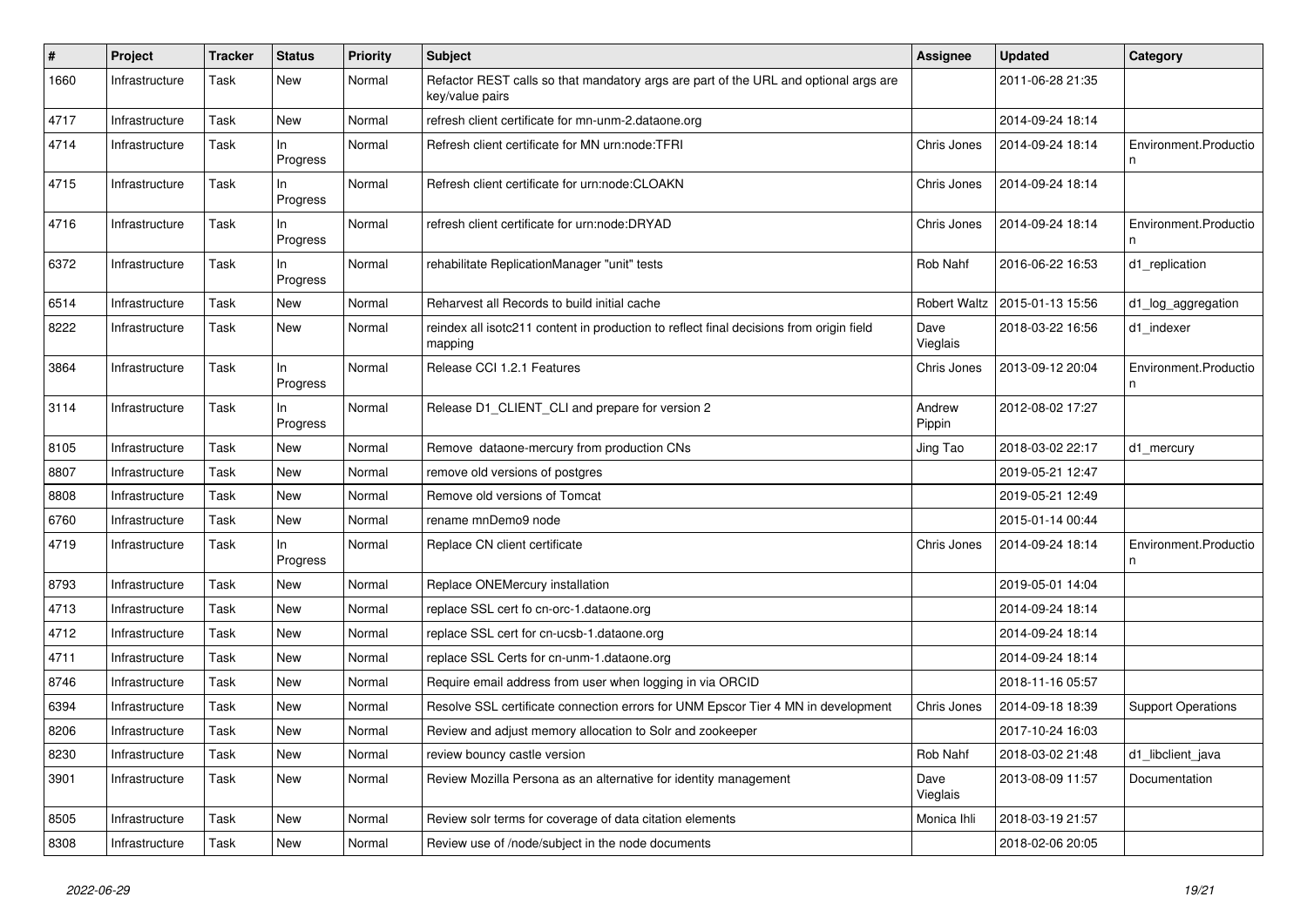| $\vert$ # | Project        | <b>Tracker</b> | <b>Status</b>   | <b>Priority</b> | <b>Subject</b>                                                                                      | Assignee            | <b>Updated</b>   | Category                         |
|-----------|----------------|----------------|-----------------|-----------------|-----------------------------------------------------------------------------------------------------|---------------------|------------------|----------------------------------|
| 3891      | Infrastructure | Task           | <b>New</b>      | Normal          | review vulnerability to BREACH attacks                                                              | Dave<br>Vieglais    | 2013-08-07 15:01 | Authentication,<br>Authorization |
| 3332      | Infrastructure | Task           | ln<br>Progress  | Normal          | Revise use cases and add sample code                                                                | Dave<br>Vieglais    | 2014-09-24 18:27 | Documentation                    |
| 7910      | Infrastructure | Task           | New             | Normal          | schema validation behavior                                                                          | Rob Nahf            | 2018-01-18 02:41 | d1_common_java                   |
| 2810      | Infrastructure | Task           | New             | Normal          | setReplicationStatus() example rwt state transition is incorrect                                    | Dave<br>Vieglais    | 2014-10-02 17:21 | Documentation                    |
| 6399      | Infrastructure | Task           | New             | Normal          | set up release practice for the MNWebTester .war                                                    | Rob Nahf            | 2014-10-01 20:34 | <b>MNWebChecker</b>              |
| 7047      | Infrastructure | Task           | New             | Normal          | Set user-agent in http request header for CN requests to member nodes                               | <b>Robert Waltz</b> | 2015-04-15 22:41 | d1_cn_service                    |
| 7822      | Infrastructure | Task           | New             | Normal          | Should we configure clients to use Expect 100-Continue header in 1.1 requests                       | Rob Nahf            | 2016-06-03 19:46 | d1 libclient java                |
| 1762      | Infrastructure | Task           | New             | Normal          | Sketch CN components and associations                                                               | Dave<br>Vieglais    | 2014-10-02 17:40 |                                  |
| 7466      | Infrastructure | Task           | ln<br>Progress  | Normal          | Some objects not accessible on the CN via REST API                                                  | Chris Jones         | 2015-11-05 16:11 | Metacat                          |
| 3905      | Infrastructure | Task           | In.<br>Progress | Normal          | Sort out shell logins for splunk system                                                             | <b>Bruce Wilson</b> | 2013-08-23 13:27 | <b>Support Operations</b>        |
| 2227      | Infrastructure | Task           | <b>New</b>      | Normal          | Specify valid mimetypes for responses                                                               | Dave<br>Vieglais    | 2014-10-02 17:21 | Documentation                    |
| 2083      | Infrastructure | Task           | New             | Normal          | Split the CN API into public and private sections                                                   | Dave<br>Vieglais    | 2014-10-02 17:21 | Documentation                    |
| 8078      | Infrastructure | Task           | New             | Normal          | standardize task serialization for language independence                                            | Rob Nahf            | 2017-04-25 22:39 | d1 indexer                       |
| 1520      | Infrastructure | Task           | New             | Normal          | <b>Stream Output</b>                                                                                |                     | 2011-05-04 14:35 |                                  |
| 6877      | Infrastructure | Task           | New             | Normal          | Support for ISO 19115 metadata standard                                                             |                     | 2015-03-10 18:08 | Format ID                        |
| 6876      | Infrastructure | Task           | New             | Normal          | Support for ISO 19139 metadata standard                                                             |                     | 2015-03-10 17:27 | Format ID                        |
| 8507      | Infrastructure | Task           | New             | Normal          | Support generation of citation metadata records from dublin core                                    |                     | 2018-03-19 22:37 |                                  |
| 4098      | Infrastructure | Task           | New             | Normal          | Synchronization should allow valid replicas held by MNs to set obsoletedBy and archive<br>flags     | Dave<br>Vieglais    | 2014-07-31 22:23 | d1_synchronization               |
| 925       | Infrastructure | Task           | <b>New</b>      | Normal          | Test for correct response to invalid input: CCI.ITK.FUSE-client                                     |                     | 2011-10-31 20:32 | d1 client ONEDrive               |
| 6397      | Infrastructure | Task           | New             | Normal          | test that it works from standalone .war                                                             | Rob Nahf            | 2014-10-01 20:34 | MNWebChecker                     |
| 8703      | Infrastructure | Task           | New             | Normal          | test the cleaned up indexer in DEV                                                                  | Rob Nahf            | 2018-09-24 18:05 | d1 indexer                       |
| 6376      | Infrastructure | Task           | New             | Normal          | test the new strategy against working ReplicationManager test                                       | Rob Nahf            | 2016-06-22 16:53 | d1_replication                   |
| 3501      | Infrastructure | Task           | New             | Normal          | The list of MN objects doesn't show an object, but the direct access shows it                       |                     | 2013-01-18 19:13 |                                  |
| 2147      | Infrastructure | Task           | New             | Low             | The Python stack does not support Unicode supplementary characters (above 0xffff)                   | Roger Dahl          | 2012-04-16 03:50 | d1 common python                 |
| 6389      | Infrastructure | Task           | New             | Normal          | The version of com.googlecode.foresite-toolkit is 1.0-SNAPSHOT on the<br>d1 libclient java releases |                     | 2014-09-18 00:42 |                                  |
| 3894      | Infrastructure | Task           | New             | Normal          | This task contains all the bugs related to the story                                                |                     | 2014-09-24 18:27 |                                  |